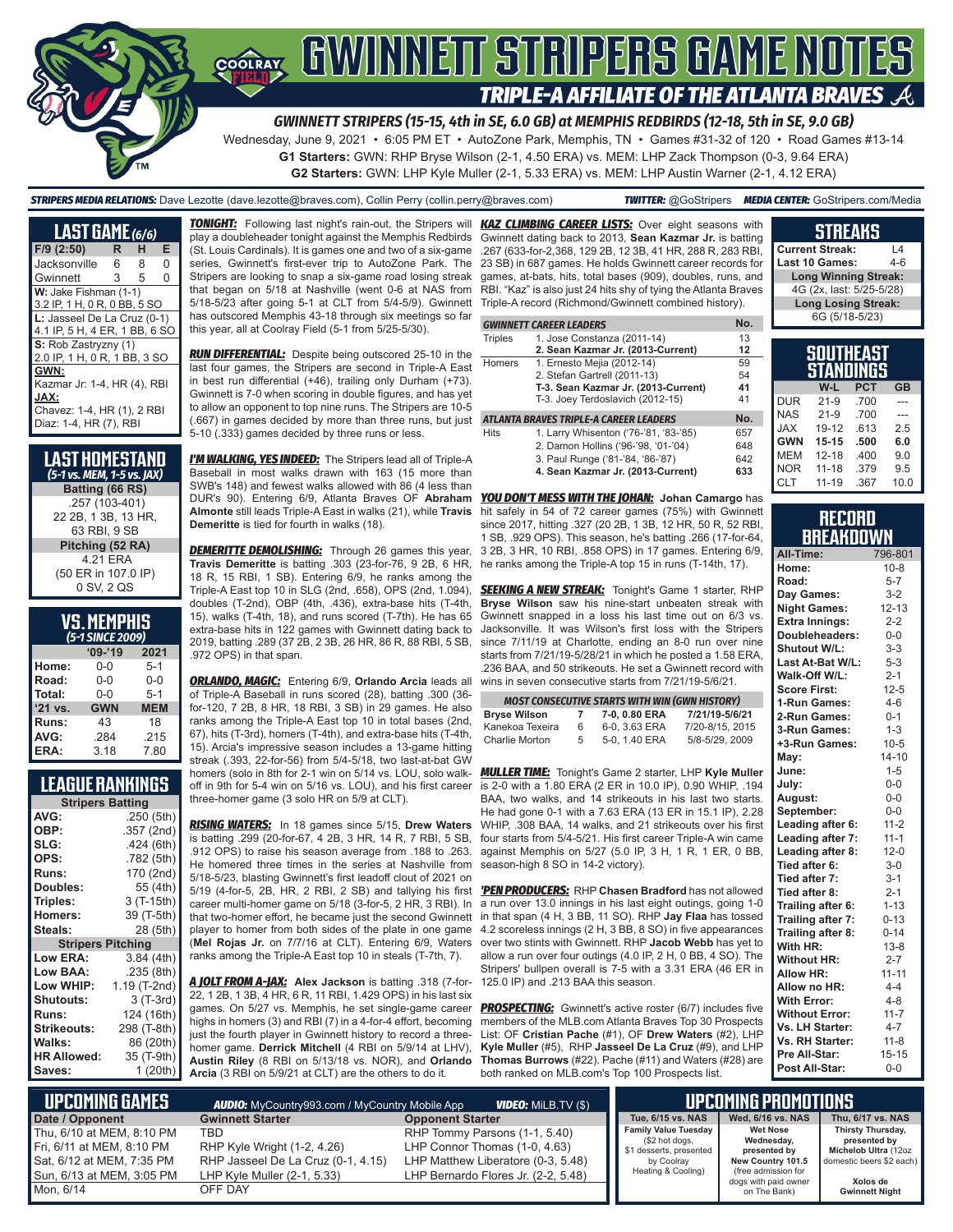

| <b>MANAGER MATT TUIASOSOPO</b>                                                                                                                                                                                                                                                                                                                                                                                                                                                                                                                                                                                                                                                                                                                                                                                                                                                                                                                                                                                                                                                                                             | <b>VS. 2021 OPPONENTS</b>                                                                                                                                                                                                                                                                                                                                                                                                                                                                                                                                                                                                                                                                                                                                                                                                                                                                  |
|----------------------------------------------------------------------------------------------------------------------------------------------------------------------------------------------------------------------------------------------------------------------------------------------------------------------------------------------------------------------------------------------------------------------------------------------------------------------------------------------------------------------------------------------------------------------------------------------------------------------------------------------------------------------------------------------------------------------------------------------------------------------------------------------------------------------------------------------------------------------------------------------------------------------------------------------------------------------------------------------------------------------------------------------------------------------------------------------------------------------------|--------------------------------------------------------------------------------------------------------------------------------------------------------------------------------------------------------------------------------------------------------------------------------------------------------------------------------------------------------------------------------------------------------------------------------------------------------------------------------------------------------------------------------------------------------------------------------------------------------------------------------------------------------------------------------------------------------------------------------------------------------------------------------------------------------------------------------------------------------------------------------------------|
| Matt Tuiasosopo is in his first season as Gwinnett manager and his third season<br>as a coach in the Atlanta Braves organization in 2021. He was named the seventh<br>manager in team history on 3/30/21. Tuiasosopo is both the youngest manager in<br>team history (turned 35 on 5/10) and the first former Gwinnett player to manage the<br>club (hit .221 with 19 HR, 73 RBI in 178 games from 2016-17).<br>Tuiasosopo made his managerial debut in 2019 with Class-A Rome, leading the club                                                                                                                                                                                                                                                                                                                                                                                                                                                                                                                                                                                                                           | <b>Road</b><br>Home<br>Home<br>Total<br>Road<br>Total<br>CHA<br>COL<br>$5 - 1$<br>$5 - 1$<br>$\overline{\phantom{a}}$<br>---<br>---<br>---<br><b>DUR</b><br>LOU<br>$4 - 2$<br>$4 - 2$<br>---<br>$\overline{a}$<br>$\overline{a}$<br>---<br><b>JAX</b><br>$4 - 2$<br>$1 - 5$<br><b>MW DIV</b><br>$0-0$<br>$4 - 2$<br>$1 - 5$<br>---<br><b>MEM</b><br>$5 - 1$<br>$5 - 1$<br>---<br><b>NAS</b><br>$0-6$<br>$0-6$<br>---<br><b>NOR</b><br>---<br>---<br>$\overline{\phantom{a}}$                                                                                                                                                                                                                                                                                                                                                                                                               |
| to a 65-74 record and earning Atlanta's Bobby Cox Award for minor league manager<br>of the year. He was set to return to Rome in 2020, but was reassigned to the Braves<br>Alternate Site at Coolray Field once the MiLB season was canceled.                                                                                                                                                                                                                                                                                                                                                                                                                                                                                                                                                                                                                                                                                                                                                                                                                                                                              | <b>SE DIV</b><br>$5 - 7$<br>$11 - 13$<br>$6-6$                                                                                                                                                                                                                                                                                                                                                                                                                                                                                                                                                                                                                                                                                                                                                                                                                                             |
| <b>PCT</b><br>Tuiasosopo's Managerial Career<br>W-L<br><b>Playoffs</b><br><b>Games</b>                                                                                                                                                                                                                                                                                                                                                                                                                                                                                                                                                                                                                                                                                                                                                                                                                                                                                                                                                                                                                                     | <b>LAST AT-BAT WINS (5)</b><br>The Stripers are 5-3 (.625) in games decided in the last at-bat in 2021.                                                                                                                                                                                                                                                                                                                                                                                                                                                                                                                                                                                                                                                                                                                                                                                    |
| With Gwinnett (1 Season):<br>30<br>$15 - 15$<br>.500<br>0<br>MiLB Career (2 Seasons):<br>169<br>80-89<br>.473<br>0                                                                                                                                                                                                                                                                                                                                                                                                                                                                                                                                                                                                                                                                                                                                                                                                                                                                                                                                                                                                         | Date/Opponent<br><b>Game-Winning Play</b><br><b>Score</b><br>5/4 at Charlotte<br>10-9 (12th)<br>Almonte scores on E4 (Reynolds)                                                                                                                                                                                                                                                                                                                                                                                                                                                                                                                                                                                                                                                                                                                                                            |
| All staff bios available in the 2021 Stripers Media Guide                                                                                                                                                                                                                                                                                                                                                                                                                                                                                                                                                                                                                                                                                                                                                                                                                                                                                                                                                                                                                                                                  | 5/9 at Charlotte<br>12-9 (10th)<br>Camargo RBI single<br>5/14 vs. Louisville<br>$2-1$ (8th)<br>Arcia 2-out solo HR<br>5-4 $(9th)*$<br>Arcia walk-off solo HR<br>5/16 vs. Louisville                                                                                                                                                                                                                                                                                                                                                                                                                                                                                                                                                                                                                                                                                                        |
| EJECTIONS (2)<br>Player/Coach<br>Date/Inning<br><b>Umpire</b><br>Ryan Goins<br>5/25 vs. MEM, 7th Inning<br><b>HP Clint Vondrak</b><br>6/3 vs. JAX, 8th Inning<br><b>MGR Matt Tuiasosopo</b><br><b>HP Alex Tosi</b>                                                                                                                                                                                                                                                                                                                                                                                                                                                                                                                                                                                                                                                                                                                                                                                                                                                                                                         | 5/25 vs. Memphis<br>$2-1$ (9th) <sup>*</sup><br>Kazmar walk-off single<br>*Denotes "walk-off" win                                                                                                                                                                                                                                                                                                                                                                                                                                                                                                                                                                                                                                                                                                                                                                                          |
| <b>TEAM DEFENSE (3RD IN TRIPLE-A EAST)</b>                                                                                                                                                                                                                                                                                                                                                                                                                                                                                                                                                                                                                                                                                                                                                                                                                                                                                                                                                                                                                                                                                 | <b>GWINNETT PLAYERS USED (48 IN 2021)</b>                                                                                                                                                                                                                                                                                                                                                                                                                                                                                                                                                                                                                                                                                                                                                                                                                                                  |
| G<br><b>DP</b><br><b>PCT</b><br><b>TC</b><br>PO<br><b>TP</b><br>A<br>Е<br>282<br>30<br>1099<br>16<br>31<br>.985<br>801<br>1<br><b>SB</b><br><b>CS</b><br><b>PCT</b><br><b>PB</b><br>W-L<br><b>Catchers</b><br><b>ATT</b><br>$\mathbf{1}$<br>0<br>Casteel, Ryan<br>$\mathbf{1}$<br>.000<br>$\mathbf{1}$<br>$1 - 1$<br>3<br>$\mathbf{1}$<br>.250<br>0<br>Jackson, Alex<br>$5 - 4$<br>4<br>8<br>Lucroy, Jonathan<br>3<br>.273<br>11<br>1<br>$1 - 8$<br>3<br>$\mathbf 0$<br>Martinez, Carlos<br>.000<br>3<br>1<br>$2 - 1$<br>Morales, Jonathan<br>2<br>2<br>0<br>4<br>.500<br>$6 - 1$<br>$\overline{\mathbf{3}}$<br>17<br>6<br>23<br>.261<br>$15 - 15$<br>Total:<br>Outfield Assists (4):<br>Waters (2), Almonte (1), Inciarte (1)<br>Pitcher Pickoffs (1):<br>Muller (1)<br><b>Catcher Pickoffs (2):</b><br>Casteel (1), Jackson (1)                                                                                                                                                                                                                                                                                          | Victor Arano, Jesse Biddle, Chasen Bradford,<br>Pitchers (26):<br>Thomas Burrows, Jesse Chavez, Tucker Davidson,<br>Jasseel De La Cruz, Carl Edwards Jr., Jay Flaa,<br>Shane Greene, Daysbel Hernandez, Mitch Horacek,<br>Connor Johnstone, Nate Jones, Trevor Kelley, Dylan Lee,<br>Yoan Lopez, Chris Martin, Kyle Muller, Sean Newcomb,<br>Tanner Roark, Jose Rodriguez, Edgar Santana, Jacob Webb,<br>Bryse Wilson, Kyle Wright<br>Position (22):<br>Abraham Almonte, Orlando Arcia, Jaycob Brugman,<br>Johan Camargo, Ryan Casteel, Travis Demeritte,<br>Phillip Ervin, Ryan Goins, Terrance Gore, Guillermo Heredia,<br>Ender Inciarte, Alex Jackson, Sean Kazmar Jr., Jason Kipnis,<br>Jonathan Lucroy, Carlos Martinez, Jonathan Morales,<br>Cristian Pache, Yolmer Sanchez, Travis Snider,<br><b>Riley Unroe, Drew Waters</b><br>Italics = Player no longer in Braves organization |
|                                                                                                                                                                                                                                                                                                                                                                                                                                                                                                                                                                                                                                                                                                                                                                                                                                                                                                                                                                                                                                                                                                                            |                                                                                                                                                                                                                                                                                                                                                                                                                                                                                                                                                                                                                                                                                                                                                                                                                                                                                            |
| <b>STARTS</b><br><b>By Batting Order</b><br>Waters (21), Inciarte (6), Almonte (1), Ervin (1), Pache (1)<br>Arcia (10), Goins (5), Kipnis (5), Waters (3), Pache (2), Almonte (1), Camargo (1),<br>2:<br>Ervin (1), Heredia (1) Sanchez (1)<br>Arcia (18), Camargo (8), Lucroy (3), Jackson (1)<br>3:<br>Demeritte (12), Camargo (8), Almonte (3), Jackson (3), Kipnis (2), Kazmar Jr. (1),<br>4:<br>Lucroy (1)<br>Almonte (8), Jackson (5), Lucroy (5), Demeritte (4), Kazmar Jr. (4), Snider (2),<br>5:<br>Kipnis (1), Sanchez (1)<br>Goins (6), Ervin (5), Almonte (4), Kazmar Jr. (3), Sanchez (3), Snider (3),<br>6:<br>Casteel (2), Demeritte (2), Lucroy (2)<br>Ervin (7), Goins (7), Kazmar Jr. (6), Snider (4), Morales (2), Sanchez (2),<br>7:<br>Almonte (1), Demeritte (1)<br>Sanchez (11), Morales (6), Casteel (2), Ervin (2), Goins (2), Snider (2),<br>8:<br>Brugman (1), Gore (1), Kazmar Jr. (1), Martinez (1), Unroe (1)<br>9:<br>Casteel (2), Martinez (2), Morales (1), Unroe (1)<br>Pitcher Spot (24)<br><b>By Position</b><br>Jackson (9), Lucroy (9), Morales (7), Martinez (3), Casteel (2)<br>C: | <b>BASS-LANTA</b><br>Including MLB rehab assignments, 19 players have played for both Gwinnett and<br>Atlanta in 2021:<br>OF Cristian Pache<br>OF Abraham Almonte<br>LHP Jesse Biddle<br>RHP Edgar Santana<br><b>INF Johan Camargo</b><br>RHP Jacob Webb<br><b>LHP Tucker Davidson</b><br><b>RHP Bryse Wilson</b><br>RHP Carl Edwards Jr.<br><b>RHP Kyle Wright</b><br>RHP Jay Flaa<br><b>RHP Shane Greene</b><br>OF Guillermo Heredia (Rehab)<br>OF Ender Inciarte (Rehab)<br>C Alex Jackson (Rehab)<br><b>RHP Nate Jones</b><br>INF Sean Kazmar Jr.<br>RHP Chris Martin (Rehab)<br><b>LHP Sean Newcomb</b>                                                                                                                                                                                                                                                                               |
| 1B: Camargo (11), Snider (5), Casteel (4), Kazmar Jr. (4), Lucroy (2), Unroe (2),                                                                                                                                                                                                                                                                                                                                                                                                                                                                                                                                                                                                                                                                                                                                                                                                                                                                                                                                                                                                                                          | <b>BRAVES ON REHAB</b>                                                                                                                                                                                                                                                                                                                                                                                                                                                                                                                                                                                                                                                                                                                                                                                                                                                                     |
| Goins (1), Morales (1)<br>2B: Goins (14), Kipnis (8), Sanchez (7), Kazmar Jr. (1)<br>3B: Kazmar Jr. (10), Sanchez (10), Camargo (6), Goins (3), Morales (1)<br><b>SS:</b> Arcia (27), Goins (2), Sanchez (1)<br>LF: Ervin (10), Almonte (9), Waters (4), Snider (3), Demeritte (2), Gore (1), Heredia (1)<br>CF: Waters (19), Inciarte (5), Ervin (3), Pache (3)<br>RF: Demeritte (16), Almonte (8), Ervin (3), Snider (2), Waters (1)<br>DH: Almonte (1), Arcia (1), Brugman (1), Demeritte (1), Inciarte (1), Snider (1)                                                                                                                                                                                                                                                                                                                                                                                                                                                                                                                                                                                                 | Five Atlanta players have been assigned to rehab with Gwinnett in 2021.<br>Player<br><b>Injury</b><br><b>Rehab Dates</b><br><b>RHP Chris Martin</b><br>Right Shoulder Inflammation (4/7)<br>$5/5 - 5/11$<br>OF Ender Inciarte<br>Strained Left Hamstring (4/17)<br>$5/6 - 5/12$<br>OF Guillermo Heredia<br>Right Hamstring Inflammation (5/1)<br>5/14<br>C Alex Jackson<br>Strained Left Hamstring (5/2)<br>5/21-Current<br>OF Cristian Pache<br>Right Hamstring Inflammation (5/14)<br>$5/29 - 6/1$                                                                                                                                                                                                                                                                                                                                                                                       |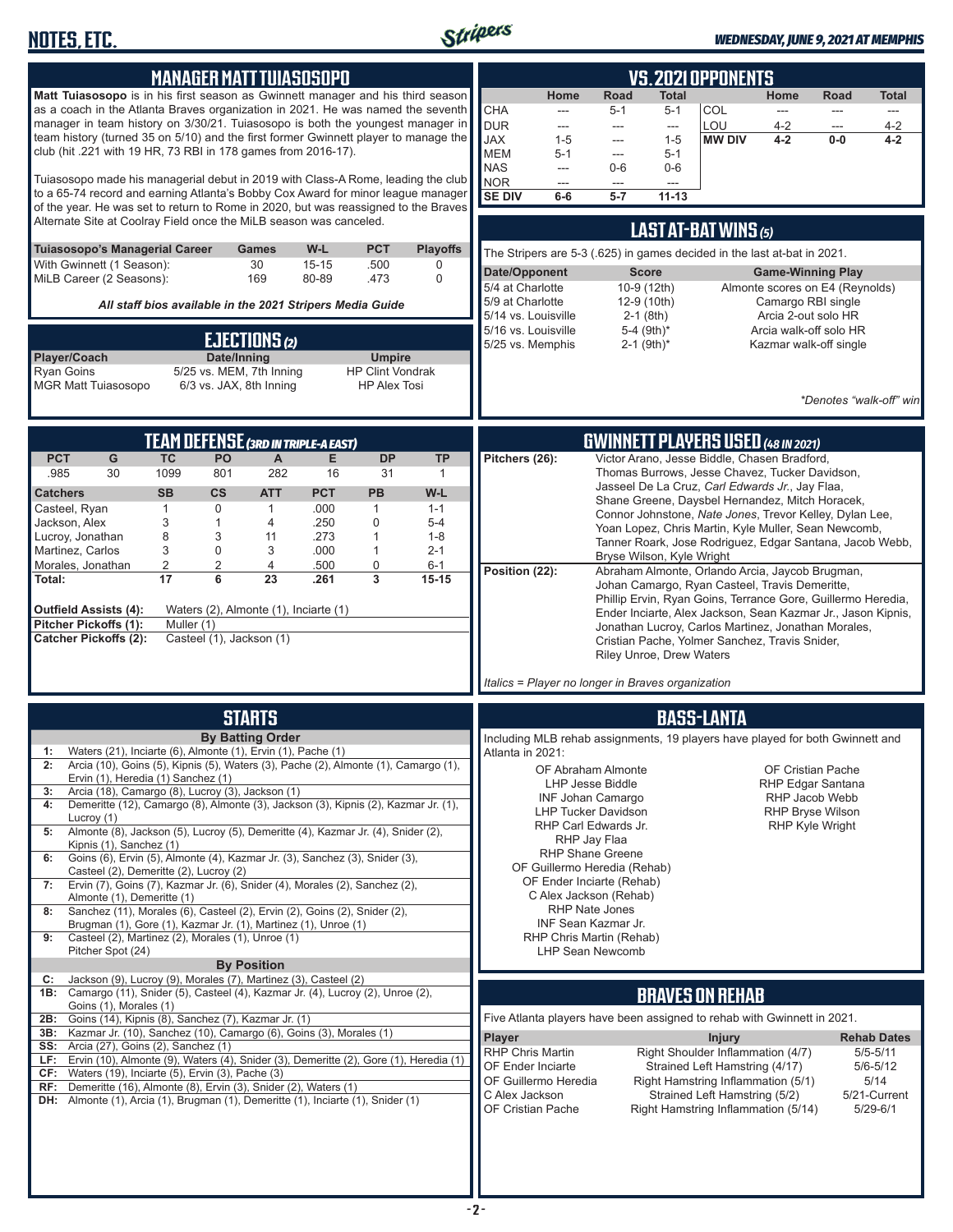## **G1 STARTING PITCHER**



**ON BRAVES 40-MAN ROSTER**

#### *WEDNESDAY, JUNE 9, 2021 AT MEMPHIS*

# **32****BRYSE WILSON**

|      |     | <b>QY4 DIIYJL WILJUN</b>                                          | <b>BIO ON PAGE 102 OF MEDIA GUIDE</b> |
|------|-----|-------------------------------------------------------------------|---------------------------------------|
| B/T: | R/R | <b>BORN:</b> 12/20/97 in Durham, NC (Age 23)                      |                                       |
| HT:  | հ-2 | <b>ACQUIRED:</b> Braves' 4th Round Pick in 2016 June draft out of |                                       |
| WT:  | 225 | Orange High School (Hillsborough, NC)                             |                                       |

**TONIGHT'S START:** Wilson makes his fifth Triple-A start of the season in game one of this six-game series at Memphis ... It is his 31st career appearance (29th start) with Gwinnett since 2018 (15-8, 3.82 ERA, .259 BAA) ... Career in games following a loss, he is 21-9 with a 3.43 ERA and .256 BAA in 49 games (44 starts).

*2021 WITH GWINNETT:* Went 2-0 with a 3.18 ERA (6 ER in 17.0 IP) over his first three starts of the season ... On 5/6 at Charlotte, set a Gwinnett record with a win in his seventh consecutive start ... Went 7-0 with a 0.80 ERA during the seven-start span from 7/21/19-5/6/21, surpassing **Kanekoa Texeira's** six consecutive wins (6-0, 3.63 ERA) from 7/20-8/15, 2015 ... Extended his unbeaten streak to nine starts on 5/28 vs. Memphis (8-0, 1.58 ERA from 7/21/19-5/28/21).

*2021 WITH ATLANTA:* He has made five starts for Atlanta this season, going 2-2 with a 4.38 ERA (12 ER in 24.2 IP) ... Made three starts (1-2, 6.75 ERA) before being optioned on 4/30 ... Recalled twice since, on 5/11 (started vs. Toronto) and 5/22 (started vs. Pittsburgh) ... Most recently optioned to Gwinnett on 5/23.

*2020 SEASON:* Was a member of Atlanta's 60-man player pool and spent the majority of the season at the Alternate Training Site in Gwinnett ... Recalled by the Braves three times during the regular season (8/11-18, 9/6-16, 9/21-29) and went 0-1 with a 4.02 ERA (7 ER in 15.2 IP), .286 BAA, 1.72 WHIP, and one save (1-for-1) in six games (2 starts) ... Added to the Braves' NLCS roster on 10/6 and made his MLB Postseason debut in Game 4 vs. the Los Angeles Dodgers on 10/5, out-pitched Clayton Kershaw for the victory (6.0 IP, 1 H, 1 R, 1 ER, 1 HR, 1 BB, 5 SO) as Atlanta won 10-2.

*CAREER ACCOLADES:* **2017:** MiLB.com Braves Organization All-Star, Baseball America Low Class-A All-Star, South Atlantic League Postseason All-Star (10-7, 2.50 ERA in 26 starts with Class-A Rome) ... **2018:** Southern League Pitcher of the Week (7/8/18), International League Pitcher of the Week (8/19/18) ... **2019:** *Baseball America*  Triple-A All Star, Gwinnett Stripers Pitcher of the Year, International League ERA Champion (10-7, 3.42 ERA in 21 starts with Gwinnett).

|              | <b>WILSON'S OVERALL STATS</b> |         |            |       |           |           |     |            |             |
|--------------|-------------------------------|---------|------------|-------|-----------|-----------|-----|------------|-------------|
| ear          | Team                          | W-L     | <b>ERA</b> | G/GS  | <b>HR</b> | <b>BB</b> | SΟ  | <b>BAA</b> | <b>WHIP</b> |
| 12021        | ATLANTA (MLB)                 | $2-2$   | 4.38       | 5/5   | 6         |           | 15  | .305       | 1.46        |
|              | Gwinnett (AAA)                | $2 - 1$ | 4.50       | 4/4   |           |           | 19  | .291       | 1.50        |
| MiLB Career: |                               | $31-21$ | 3.02       | 85/80 | 32        | 115       | 448 | .234       | 1.14        |
| MLB Career:  |                               | $5-3$   | 5.35       | 20/12 | 13        | 32        | 52  | .306       | 1.68        |

| <b>WILSON'S 2021 SPLITS (WITH GWINNETT)</b> |                    |          |                |  |  |  |  |  |  |  |
|---------------------------------------------|--------------------|----------|----------------|--|--|--|--|--|--|--|
| Home:                                       | 1-1, 5.82 ERA (3G) | Vs. LHB: | .353 BAA, 2 HR |  |  |  |  |  |  |  |
| Road:                                       | 1-0, 0.00 ERA (1G) | Vs. RHB: | .250 BAA, 1 HR |  |  |  |  |  |  |  |

| <b>WILSON VS. MEMPHIS</b> |         |            |  |    |     |  |    |    |    |  |
|---------------------------|---------|------------|--|----|-----|--|----|----|----|--|
|                           | W-L     | <b>ERA</b> |  | GS | IP  |  | ER | HR | ВB |  |
| 12021:                    | 1-0     | 3.00       |  |    | 6.0 |  |    |    |    |  |
| Career:                   | $1 - 0$ | 3.00       |  |    | 6.0 |  |    |    |    |  |

|                          | <b>WILSON'S HIGHS &amp; LOWS</b>       |                                     |  |  |  |  |  |  |  |
|--------------------------|----------------------------------------|-------------------------------------|--|--|--|--|--|--|--|
|                          | Career (MiLB and MLB)<br><b>Season</b> |                                     |  |  |  |  |  |  |  |
| <b>IIP:</b>              | 6.2 (5/22 vs. PIT)                     | 9.0 (7/8/17, ROM vs. WV)            |  |  |  |  |  |  |  |
| $\vert$ so:              | 6 (6/3 vs. JAX)                        | 13 (8/15/18, GWN vs. LOU)           |  |  |  |  |  |  |  |
| BB:                      | 4 (6/3 vs. JAX)                        | 4 (6x, last: 6/3/21, GWN vs. JAX)   |  |  |  |  |  |  |  |
| H:<br>ER:                | 10 (5/16 vs. LOU)                      | 10 (2x, last: 5/16/21, GWN vs. LOU) |  |  |  |  |  |  |  |
|                          | 5 (6/3 vs. JAX)                        | 9 (7/11/19, GWN @ CHA)              |  |  |  |  |  |  |  |
| Low-Hit CG: No 9.0 IP CG |                                        | 5 Hits (7/8/17, ROM vs. WV)         |  |  |  |  |  |  |  |
| Low-ER CG:               | No 9.0 IP CG                           | 0 Runs (7/8/17, ROM vs. WV)         |  |  |  |  |  |  |  |

| <b>WILSON AT THE PLATE</b> |      |    |  |   |    |    |           |            |           |      |
|----------------------------|------|----|--|---|----|----|-----------|------------|-----------|------|
|                            | AVG. | AB |  | н | 2B | 3B | <b>HR</b> | <b>RBI</b> | <b>BB</b> | so I |
| 12021:                     | .250 |    |  |   |    |    |           |            |           |      |
| MiLB Career:               | .097 | 31 |  |   |    |    |           |            |           | 16   |
| MLB Career:                | .143 | 21 |  |   |    |    |           |            |           |      |

|             | <b>WILSON'S 2021 STARTS (ALL LEVELS)</b> |               |           |    |   |    |    |           |           |       |                       |              |                                                 |
|-------------|------------------------------------------|---------------|-----------|----|---|----|----|-----------|-----------|-------|-----------------------|--------------|-------------------------------------------------|
| <b>Team</b> | Date/Opp.                                | <b>Result</b> | <b>IP</b> | н  | R | ER | ΗR | <b>BB</b> | <b>SO</b> | NP-S  | Opp. Starter          | <b>Final</b> | <b>Notes</b>                                    |
| <b>ATL</b>  | 4/18 at CHC                              | W. 1-0        | 5.0       |    |   |    |    |           |           | 69-50 | Kyle Hendricks        | W. 13-4      | Braves win series 2-1 on Sunday Night Baseball. |
| <b>ATL</b>  | 4/25 vs. ARI                             | L. 1-1        | 4.0       |    |   |    |    |           |           | 61-37 | Zac Gallen            | $L.5-0$      | Game 1 of Sunday doubleheader.                  |
| <b>ATL</b>  | 4/29 vs. CHC                             | L. 1-2        | 3.0       |    | 4 |    |    |           |           | 55-34 | <b>Adbert Alzolav</b> | $L.9-3$      | Tied a MLB career-high for ER allowed in start. |
| <b>GWN</b>  | 5/6 at CLT                               | $W. 1-0$      | 5.0       | 4  |   |    |    |           | h.        | 81-58 | Mike Wright           | W. 4-0       | Set GWN record for consec. starts with win (7). |
| <b>ATL</b>  | 5/11 vs. TOR                             | <b>ND</b>     | 6.0       | 6  |   |    |    |           | ٠h        | 84-58 | Robbie Ray            | $L.5-3$      | Kept Toronto scoreless until Guerrero Jr. HR.   |
| <b>GWN</b>  | 5/16 vs. LOU                             | ND.           | 6.0       | 10 |   |    |    |           |           | 93-63 | Ashton Goudeau        | W. 5-4       | First non-win in Gwinnett start since 7/11/19.  |
| <b>ATL</b>  | 5/22 vs. PIT                             | W. 2-2        | 6.2       | h  |   |    |    |           |           | 85-55 | Mitch Keller          | W. 6-1       | The 6.2 IP were a new MLB career high.          |
| <b>GWN</b>  | 5/28 vs. MEM                             | W. 2-0        | 6.0       |    |   |    |    |           |           | 97-61 | Thomas Parsons        | W. 8-2       | Rain-shortened 6.0-inning complete game.        |
| <b>GWN</b>  | $6/3$ vs. JAX                            | L. 2-1        | 5.0       | 6  |   |    |    |           | 6         | 85-45 | Luis Madero           | $L.6-2$      | Snapped 9-start Triple-A unbeaten streak.       |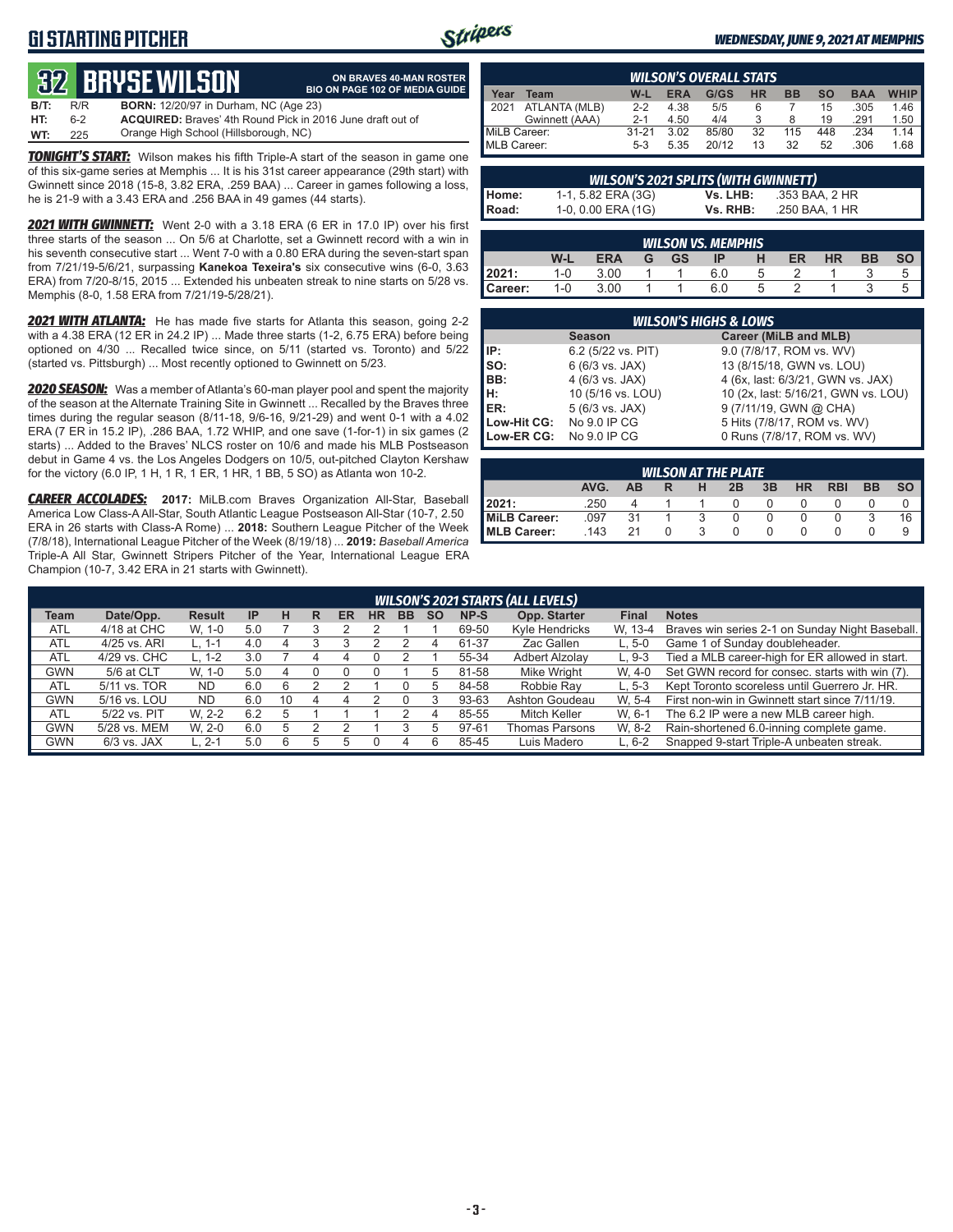## **G2 STARTING PITCHER**



#### *WEDNESDAY, JUNE 9, 2021 AT MEMPHIS*

# **50****KYLE MULLER**

|      |     | । SUL NYLL MULLEN ।                         | <b>ON BRAVES 40-MAN ROSTER</b><br><b>BIO ON PAGE 78 OF MEDIA GUIDE</b>    |
|------|-----|---------------------------------------------|---------------------------------------------------------------------------|
| B/T: | R/L | <b>BORN:</b> 10/7/97 in Dallas, TX (age 23) |                                                                           |
| HT:  | 6-7 |                                             | <b>ACQUIRED:</b> Braves' 2nd Round Pick (44th Overall) in 2016 June draft |
| WT:  | 250 | out of Jesuit College Prep (Dallas, TX).    |                                                                           |

*TONIGHT'S START:* Muller makes his seventh start of the season in game two of a six-game series at Memphis ... It is his 75th career MiLB appearance (74th start) ... In his last two starts, he is 2-0 with a 1.80 ERA (2 ER in 10.0 IP), 0.90 WHIP, .194 BAA, two walks, and 14 strikeouts.

*PROSPECTING:* Muller is currently ranked as the Atlanta Braves' No. 5 prospect by MLB.com ... Entering the year, he was ranked the Braves' No. 7 prospect by *Baseball America* ... *BA* also rated him as owner of both the "Best Fastball" and "Best Curveball" in the Braves system.

*2021 SEASON:* Was on Gwinnett's Opening Night roster ... On 5/4 at Charlotte (ND, 3.0 IP, 5 H, 7 R, 6 ER, 5 BB, 4 SO), became the third pitcher in Gwinnett history to make his Triple-A debut as the Opening Night starter, joining **Tommy Hanson** (4/9/09 at Charlotte) and **Mike Soroka** (4/6/18 at Norfolk) ... First-ever start at Coolray Field resulted in a no decision (4.0 IP, 4 H, 1 ER, 1 HR, 3 BB, 6 SO) on 5/15 vs. Louisville ... Earned his first Triple-A win on 5/27 vs. Memphis (5.0 IP, 3 H, 1 ER, 1 HR, 0 BB, 8 SO, also went 2-for-3 with an RBI in 14-2 win).

*2021 SPRING TRAINING:* He went 0-0 with a 0.00 ERA (0 ER in 2.0 IP, 2 H, 0 BB, 3 SO) in two relief outings ... Atlanta optioned him to Gwinnett on 3/12.

*2020 SEASON:* Muller was a member of the Braves' 60-man player pool, but spent the entire season at the Alternate Site in Gwinnett and did not make his MLB debut.

*CAREER ACCOLADES:* **2018:** Arizona Fall League Rising Stars Game (1-0, 2.53 ERA in 7G with Peoria) ... **2019:** Southern League Pitcher of the Week (5/26/19) ... Southern League Midseason All-Star (4-4, 3.18 ERA, .188 BAA in 14 first-half starts with Double-A Mississippi).

| <b>MULLER'S OVERALL STATS</b> |         |                          |       |           |           |     |            |        |
|-------------------------------|---------|--------------------------|-------|-----------|-----------|-----|------------|--------|
| Year<br>Team                  | W-L     | <b>ERA</b>               | G/GS  | <b>HR</b> | <b>BB</b> | SΟ  | <b>BAA</b> | WHIP I |
| Gwinnett (AAA)<br>2021        | $2 - 1$ | 5.33                     | 6/6   |           |           | 35  | 267        | 1.74   |
| MiLB Career:                  | $21-11$ | 320                      | 74/73 | 24        | 161       | 371 | 226        | 1.28   |
| MLB Career:                   | $0 - 0$ | $\overline{\phantom{a}}$ | 0/0   |           |           |     | ---        | ---    |

| <b>MULLER'S 2021 SPLITS (WITH GWINNETT)</b> |                    |          |                |  |  |  |  |  |  |  |
|---------------------------------------------|--------------------|----------|----------------|--|--|--|--|--|--|--|
| l Home:                                     | 2-0, 1.93 ERA (3G) | Vs. LHB: | .194 BAA. 1 HR |  |  |  |  |  |  |  |
| I Road:                                     | 0-1, 9.53 ERA (3G) | Vs. RHB: | .300 BAA, 5 HR |  |  |  |  |  |  |  |

| <b>MULLER VS. MEMPHIS</b> |         |            |   |           |     |  |    |    |    |    |
|---------------------------|---------|------------|---|-----------|-----|--|----|----|----|----|
|                           | W-L     | <b>ERA</b> | G | <b>GS</b> | ID  |  | ER | HR | вв | SΟ |
| 2021:                     | 1-0     | 1.80       |   |           | 5.0 |  |    |    |    |    |
| Career:                   | $1 - 0$ | 1.80       |   |           | 5.0 |  |    |    |    |    |

|             | <b>MULLER'S HIGHS &amp; LOWS</b> |                                    |  |  |  |  |  |  |  |
|-------------|----------------------------------|------------------------------------|--|--|--|--|--|--|--|
|             | <b>Season</b>                    | Career (MiLB and MLB)              |  |  |  |  |  |  |  |
| IP:         | 5.0 (2x, last: 6/2 vs. JAX)      | 7.1 (7/20/18, FLA @ CLR)           |  |  |  |  |  |  |  |
| Iso:        | 8 (5/27 vs. MEM)                 | 12 (7/9/18, FLA @ DBT)             |  |  |  |  |  |  |  |
| BB:         | $5(5/4)$ $(2)$ CLT)              | 6 (4/19/19, MIS @ CHA)             |  |  |  |  |  |  |  |
| Iн:         | $7(5/9)$ $(2)$ CLT)              | 9 (2x, last: 6/28/18, FLA vs. DUN) |  |  |  |  |  |  |  |
| <b>IER:</b> | $6(5/4)$ $(2)$ CLT)              | 6 (3x, last: 5/4/21, GWN @ CLT)    |  |  |  |  |  |  |  |
| Low-Hit CG: |                                  | Never                              |  |  |  |  |  |  |  |
| Low-ER CG:  |                                  | Never                              |  |  |  |  |  |  |  |

| <b>MULLER AT THE PLATE</b> |         |           |  |   |              |    |           |            |           |      |
|----------------------------|---------|-----------|--|---|--------------|----|-----------|------------|-----------|------|
|                            | AVG.    | <b>AR</b> |  | н | 2B           | 3B | <b>HR</b> | <b>RBI</b> | <b>BB</b> | SO I |
| 2021:                      | .375    |           |  |   | $\mathbf{0}$ |    |           |            |           |      |
| <b>MiLB Career:</b>        | .212    | 33        |  |   |              |    |           |            |           |      |
| MLB Career:                | $- - -$ |           |  |   |              |    |           |            |           |      |

|             | <b>MULLER'S 2021 STARTS (ALL LEVELS)</b> |               |     |   |   |    |           |           |           |       |                 |         |                                               |
|-------------|------------------------------------------|---------------|-----|---|---|----|-----------|-----------|-----------|-------|-----------------|---------|-----------------------------------------------|
| <b>Team</b> | Date/Opp.                                | <b>Result</b> | -IP | н | R | ER | <b>HR</b> | <b>BB</b> | <b>SO</b> | NP-S  | Opp. Starter    | Final   | <b>Notes</b>                                  |
| <b>GWN</b>  | 5/4 @ CLT                                | <b>ND</b>     | 3.0 |   |   |    |           |           |           | 82-38 | Jimmy Lambert   | W. 10-9 | Triple-A debut, exited trailing 4-3 in 4th.   |
| <b>GWN</b>  | 5/9 @ CLT                                | ND            | 4.0 |   |   |    |           |           |           | 84-52 | Jimmy Lambert   | W. 12-9 | Exited training 4-3 in 4th once again.        |
| GWN         | 5/15 vs. LOU                             | <b>ND</b>     | 4.0 |   |   |    |           |           |           | 83-46 | Bo Takahashi    | W. 11-1 | GWN scored 10 runs in last two innings.       |
| GWN         | $5/21$ @ NAS                             | $L. 0-1$      | 4.  |   |   |    |           |           |           | 92-55 | Thomas Jankins  | L. 3-2  | Recorded first Triple-A hit, an RBI single.   |
| GWN         | 5/27 vs. MEM                             | W. 1-1        | 5.0 |   |   |    |           |           |           | 81-52 | Zack Thompson   | W. 14-2 | First career Triple-A win.                    |
| <b>GWN</b>  | $6/2$ vs. JAX                            | W. 2-1        | 5.0 |   |   |    |           |           |           | 84-53 | Shawn Morimando | W. 11-3 | Consec. wins, first time since 5/20-26, 2019. |
|             |                                          |               |     |   |   |    |           |           |           |       |                 |         |                                               |

| <b>STRIPERS STARTING PITCHERS</b> |          |            |           |    |                 |                       |                                                                      |  |  |  |
|-----------------------------------|----------|------------|-----------|----|-----------------|-----------------------|----------------------------------------------------------------------|--|--|--|
| <b>Pitcher</b>                    | W-L      | <b>ERA</b> | <b>GS</b> | QS | <b>Team W-L</b> | <b>Run Support</b>    | <b>Last Gwinnett Start</b>                                           |  |  |  |
| Davidson, Tucker                  | $2 - 1$  | 0.90       |           |    | $2 - 1$         | 5.33 RPG (16 Tot.)    | 5/23 at NAS (L): 6.0 IP, 1 H, 1 R, 1 ER, 1 BB, 9 SO, 1 HR (82p/51s)  |  |  |  |
| De La Cruz, Jasseel               | $0 - 1$  | 4.05       | 5         |    | $2 - 3$         | 2.80 RPG (14 Tot.)    | 6/6 vs. JAX (L): 4.1 IP, 5 H, 4 R, 4 ER, 1 BB, 6 SO, 1 HR (80p/55s)  |  |  |  |
| Johnstone, Connor                 | 1-4      | 7.20       | 5         |    | 1-4             | 2.20 RPG (11 Tot.)    | 6/4 vs. JAX (L): 2.0 IP, 8 H, 4 R, 4 ER, 0 BB, 1 SO (39p/28s)        |  |  |  |
| Muller, Kyle                      | $2 - 1$  | 5.33       | 6         |    | $5 - 1$         | 5.33 RPG (32 Tot.)    | 6/2 vs. JAX (W): 5.0 IP, 4 H, 1 R, 1 ER, 2 BB, 6 SO (84p/53s)        |  |  |  |
| Rodriguez, Jose                   | $0-0$    | 0.00       |           |    | $0 - 1$         | $0.00$ RPG $(0$ Tot.) | 5/20 at NAS (ND): 3.0 IP, 2 H, 0 R, 3 BB, 6 SO (56p/36s)             |  |  |  |
| Wilson, Bryse                     | $2 - 1$  | 4.50       |           |    | $3 - 1$         | 3.50 RPG (14 Tot.)    | 6/3 vs. JAX (L): 5.0 IP, 6 H, 5 R, 5 ER, 4 BB, 6 SO (85p/45s)        |  |  |  |
| Wright, Kyle                      | 1-2      | 4.26       | 6         |    | $2 - 4$         | 1.83 RPG (11 Tot.)    | 6/5 vs. JAX (ND): 6.0 IP, 7 H, 5 R, 4 ER, 1 BB, 7 SO, 2 HR (94p/61s) |  |  |  |
| <b>Total:</b>                     | $8 - 10$ | 4.31       | 30        | 5  | $15 - 15$       | 3.27 RPG (98 Tot.)    |                                                                      |  |  |  |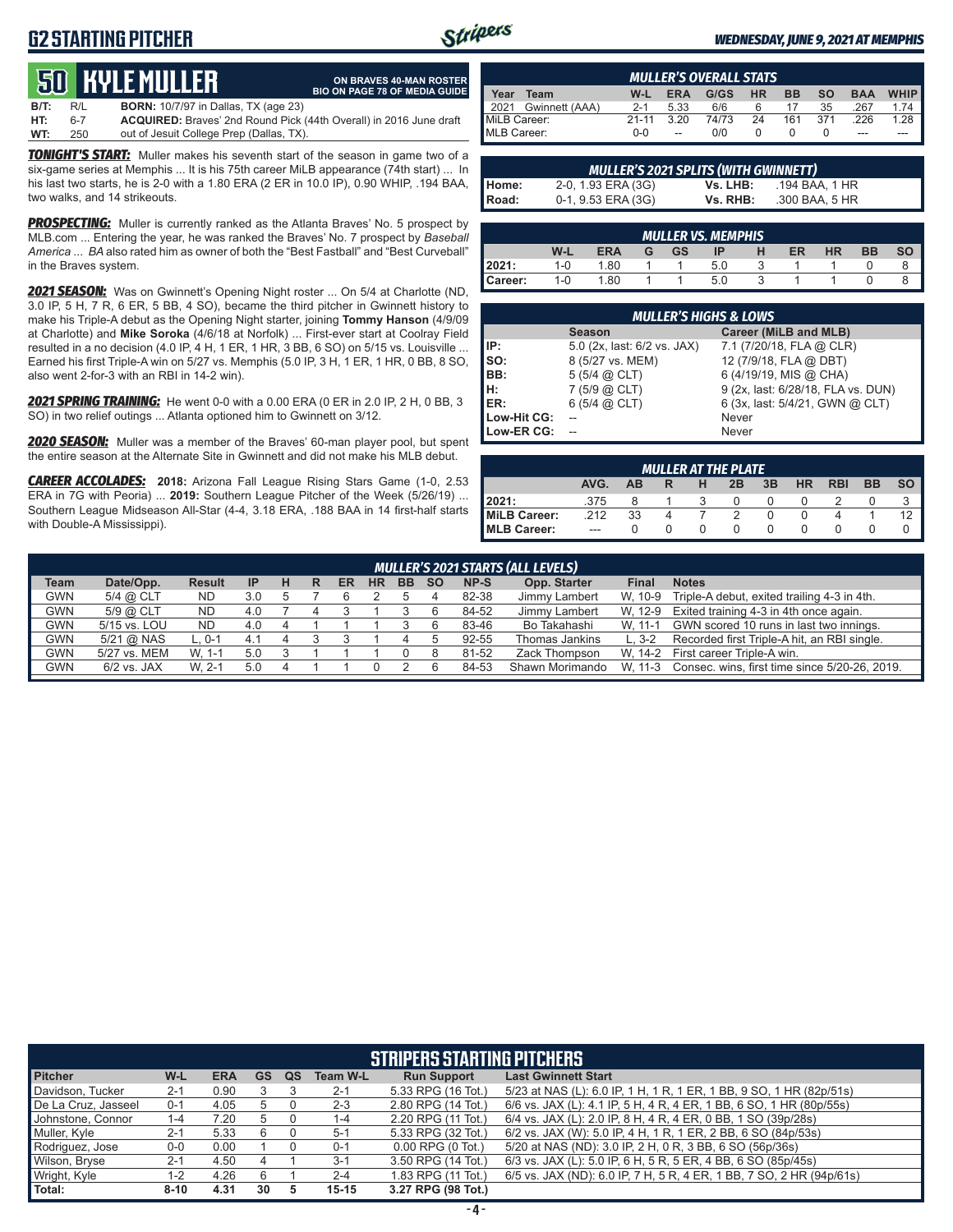## **BULLPEN**



#### *WEDNESDAY, JUNE 9, 2021 AT MEMPHIS*

| <b>RELIEF SUMMARY (CURRENT STRIPERS ONLY)</b> |         |            |   |           |                |               |              |                                                                     |                         |
|-----------------------------------------------|---------|------------|---|-----------|----------------|---------------|--------------|---------------------------------------------------------------------|-------------------------|
| <b>Pitcher</b>                                | W-L     | <b>ERA</b> | G | <b>GF</b> | <b>HLD</b>     | <b>SV/OPP</b> | <b>IR/RS</b> | <b>Last Gwinnett Relief Outing</b>                                  | <b>Scoreless Streak</b> |
| Arano, Victor                                 | $0 - 1$ | 3.86       | 8 | 3         |                | 1/3           | 0/0          | 5/30 vs. MEM: H, 1.0 IP, 0 H, 0 R, 0 BB, 0 SO (14p/10s)             | 3G (3.0 IP)             |
| Biddle, Jesse (L)                             | $0 - 0$ | 2.45       |   |           |                | 0/0           | 1/0          | 6/6 vs. JAX: 0.2 IP, 0 H, 0 R, 0 BB, 1 SO (5p/4s)                   | 2G (1.2 IP)             |
| Bradford, Chasen                              | $1 - 0$ | 0.68       |   |           |                | 0/0           | 2/2          | 6/5 vs. JAX: 2.0 IP, 1 H, 0 R, 1 BB, 0 SO (15p/9s)                  | 8G (13.0 IP)            |
| Burrows, Thomas (L)                           | $1-0$   | 3.48       |   |           |                | 0/0           | 4/0          | 6/2 vs. JAX: 1.0 IP, 2 H, 2 R, 2 ER, 2 BB, 1 SO, 1 HR (26p/15s)     | 0G                      |
| Chavez, Jesse                                 | $1 - 0$ | 3.21       | 9 | 5         |                | 0/1           | 0/0          | 6/6 vs. JAX: 2.0 IP, 3 H, 2 R, 2 ER, 1 BB, 0 SO, 1 HR (25p/18s)     | 0G                      |
| De La Cruz, Jasseel                           | $0-0$   | 5.40       | 2 |           | ٠              | 0/0           | 0/0          | 5/11 vs. LOU: 1.0 IP, 0 H, 0 R, 0 BB, 1 SO (9p/7s)                  | 1G (1.0 IP)             |
| Flaa, Jay                                     | $0 - 0$ | 0.00       | 5 |           | $\blacksquare$ | 0/0           | 0/0          | 6/5 vs. JAX: 1.0 IP, 0 H, 0 R, 0 BB, 2 SO (11p/10s)                 | 5G (4.2 IP)             |
| Johnstone, Connor                             | $0 - 0$ | 0.00       |   |           |                | 0/0           | 5/3          | 5/18 at NAS: 1.1 IP, 0 H, 0 R, 0 BB, 1 SO (14p/11s)                 | 2G (4.1 IP)             |
| Kelley, Trevor                                | $0 - 1$ | 3.52       |   | 5.        | ٠              | 0/1           | 4/1          | 6/5 vs. JAX (L): 2.0 IP, 2 H, 3 R, 2 ER, 0 BB, 2 SO, 1 HR (26p/16s) | 0G                      |
| Lee, Dylan (L)                                | $1 - 0$ | 2.13       | 8 |           |                | 0/0           | 0/0          | 6/4 vs. JAX: 2.0 IP, 1 H, 1 R, 1 ER, 0 BB, 1 SO, 1 HR (20p/15s)     | 0G                      |
| Lopez, Yoan                                   | $0 - 0$ | 3.00       | 3 |           |                | 0/0           | 0/0          | 6/6 vs. JAX: 1.0 IP, 0 H, 0 R, 0 BB, 1 SO (8p/6s)                   | 2G (2.0 IP)             |
| Roark, Tanner                                 | $0 - 1$ | 5.59       |   |           |                | 0/1           | 0/0          | 6/4 vs. JAX: 3.0 IP, 3 H, 0 R, 1 BB, 3 SO (49p/31s)                 | 1G (3.0 IP)             |
| Tice, Ty                                      | $0 - 0$ | $-1 - 1$   |   |           |                | 0/0           | 0/0          | ---                                                                 |                         |
| Webb, Jacob                                   | $0-0$   | 0.00       |   |           | ٠              | 0/0           | 0/0          | 6/6 vs. JAX: 1.0 IP, 0 H, 0 R, 0 BB, 0 SO (5p/3s)                   | 4G (4.0 IP)             |

|                  | <b>STRIPERS PITCHING BREAKDOWN</b> |            |       |          |           |                         |           |           |            |  |  |  |
|------------------|------------------------------------|------------|-------|----------|-----------|-------------------------|-----------|-----------|------------|--|--|--|
|                  | W-L                                | <b>ERA</b> |       | R        | <b>ER</b> | <b>HR</b>               | <b>BB</b> | <b>SO</b> | <b>BAA</b> |  |  |  |
| <b>Starters:</b> | $8 - 10$                           | 4.31       | 142.0 | 72       | 68        | 20                      | 48        | 154       | .253       |  |  |  |
| Relievers:       | 7-5 3.31                           |            | 125.0 | 52       | 46        | 15                      | 38        |           | 144 .213   |  |  |  |
| l Total:         | 15-15                              | 3.84       | 267.0 | - 124    | 114       | 35                      | 86        | 298       | .235       |  |  |  |
|                  | <b>Saves/Opp:</b> 1/8 (12.5%)      |            |       | Holds: 7 |           | IR/Scored: 19/6 (24.0%) |           |           |            |  |  |  |

|                                         | <b>PITCHING BY MONTH</b> |            |       |    |    |           |    |           |            |  |  |
|-----------------------------------------|--------------------------|------------|-------|----|----|-----------|----|-----------|------------|--|--|
|                                         | W-L                      | <b>ERA</b> | ΙP    | R  | ER | <b>HR</b> | BB | <b>SO</b> | <b>BAA</b> |  |  |
| May:                                    | 14-10                    | 3.50       | 211.0 | 90 | 82 | 28        | 65 | 240       | .222       |  |  |
| June:<br>July:<br>August:<br>September: | $1-5$                    | 5.14       | 56.0  | 34 | 32 |           | 21 | 58        | .282       |  |  |

*SCORELESS GAME STREAKS (5-PLUS GAMES)* **Pitcher Length/Dates Stats** Bradford 8G, 5/7-Current 1-0, 0 SV, 13.0 IP, 4 H, 3 BB, 11 SO Flaa 5G, 5/13-Current 0-0, 0 SV, 4.2 IP, 2 H, 3 BB, 8 SO

### **VICTOR ARANO - RHP - #54**

- **• 2021 with GWN:** Locked down GWN's lone save on 5/14 vs. LOU (1.0 IP, 1 H).
- **• 2021 with ATL:** Recalled on 5/8, but did not pitch ... Optioned on 5/10.
- **• Spring Training:** 0-1, 34.71 ERA, .538 BAA, 1 SV in 3G with Atlanta.
- **• 2020:** Was a member of Philadelphia's 60-man player pool, but spent the entire year at the Alternate Site in Lehigh Valley ... DFA'd by the Phillies on 1/18.
- **• 2019:** Limited to just 6G with Triple-A Lehigh Valley (2-0, 0.00 ERA in 3G) and Philadelphia (1-0, 3.86 ERA in 3G) ... Was on injured list from 4/20-end of season (right elbow inflammation).
- **• Acquired:** Claimed off waivers from Philadelphia (1/22/21) ... Originally signed by the Los Angeles Dodgers as a non-drafted free agent (4/4/13).
- **• MLB Career:** 3-2, 2.65 ERA, .224 BAA, 3 SV in 73G with Philadelphia (2017-19).

### **JESSE BIDDLE - LHP - #48**

- **• 2021 with ATL:** Had his contract selected on 4/17, pitched in 8G with the Braves (0-0, 8.44 ERA, 10 ER in 10.2 IP) ... DFA'd on 5/17, outrighted to Gwinnett on 5/19.
- **• Spring Training:** 0-0, 3.00 ERA, .257 BAA, 2 SV in 9G with Cincinnati ... Released on 3/26 after re-signing as MiLB FA on 12/11/20.
- **• 2020:** Opened the year at Cincinnati's Alternate Training Site ... Contract selected on 8/25 (0-0, 0.00 ERA, 0 ER in 0.2 IP in 1G) ... Placed on 10-day injured list on 8/29 (left shoulder impingement) and missed the remainder of the year.
- **• Acquired:** MiLB FA (4/2/21) ... Originally Philadelphia's 1st-round pick (27th overall) in 2010 out of Germantown Friends High School (Philadelphia, PA).
- **• MLB Career:** 6-2, 5.07 ERA, .261 BAA, 1 SV in 99G with ATL (2018-19, 2021), SEA (2019), TEX (2019), CIN (2020).

## **CHASEN BRADFORD - RHP - #28**

- **• 2021 with GWN:** Is 1-0 with a 0.00 ERA (0 R in 13.0 IP, 4 H, 3 BB, 11 SO) in last 8G ... His active 13.0-inning scoreless streak is the longest on the team this year.
- **• Spring Training:** Did not pitch in Atlanta's MLB camp.
- **• 2020:** Re-signed by Seattle to an MiLB deal on 1/15, but was not included on the Mariners' 60-man player pool ... Did not play.
- **• 2019:** Split time between Seattle (0-0, 4.86 ERA, 1 SV in 12G) and Triple-A Tacoma (0-0, 6.75 ERA, 1 SV in 5G).
- **• Acquired:** MiLB FA (3/15/21) ... Originally the New York Mets' 35th round pick in 2011 out of the University of Central Florida.
- **• MLB Career:** 7-0, 3.89 ERA, .253 BAA, 1 SV in 86G with NYM, SEA (2017-19).

## **THOMAS BURROWS - LHP - #49**

- **• 2021 with GWN:** Earned his first win on 5/26 vs. MEM (1.0 IP, 0 H, 0 R, 2 SO).
- **• MLB.com Prospect Rankings:** #22 (Braves Top 30).
- **• Spring Training:** 0-1, 6.75 ERA, .222 BAA, 0 SV in 4G with Atlanta.
- **• 2020:** Was an NRI to Spring Training, but not included on 60-man player pool. **• 2019:** Went 2-4 with a 4.42 ERA, .221 BAA, and 7 saves (7-for-9) in 43G between Double-A Mississippi and Gwinnett ... Stranded 16 of 17 inherited runners with the Stripers (94.1%) ... Won Atlanta's Bill Lucas Award for community service.
- **• Acquired:** Via trade with Seattle (1/11/17) ... Originally the Mariners' 4th-round pick in 2016 out of the University of Alabama.

## **JESSE CHAVEZ - RHP - #40**

- **• 2021 with GWN:** Earned first win despite a blown save on 5/25 vs. MEM (2.0 IP, 2 H, 1 ER, 1 BB, 4 SO in 2-1 walk-off win).
- **• Spring Training:** 0-0, 14.54 ERA, .429 BAA, 0 SV in 5G with the Los Angeles Angels ... Released on 3/25.
- **• 2020:** Logged 18G with Texas, going 0-0 with a 6.88 ERA and .303 BAA.
- **• 2019:** In 48G (9 starts) with Texas, went 3-5 with a 4.85 ERA, .267 BAA, and 1 save. **• Acquired:** MiLB FA (4/17/21) ... Originally Texas's 42nd round pick in 2002 out of
- Riverside Community College (Riverside, CA). **• MLB Career:** 41-58, 4.52 ERA, .266 BAA, 8 SV in 481G with PIT, ATL, KC, TOR, OAK, LAD, LAA, TEX, CHC (2008-20) ... Made his lone MLB Postseason appearance with the Cubs in 2018 NL Wild Card Game (1.0 IP, 1 H, 0 R, 0 SO).

## **JAY FLAA - RHP - #45**

- **• 2021 with GWN:** In 2 stints, has 4.2 scorleess IP (2 H, 3 BB, 8 SO) over 5G.
- **• 2021 with ATL:** From 5/23-5/30, went 0-0 with a 27.00 ERA (4 ER in 1.1 IP) in 1G.
- **• 2021 with BAL:** Contract selected by Baltimore on 4/26 and made his MLB debut on 4/27 vs. the NY Yankees (1.1 IP, 2 BB, 1 SO, struck out Aaron Judge) ... Optioned on
- 4/28, appeared in 1G with Triple-A Norfolk (0-0, 16.20) ... DFA'd on 5/8.
- **• Spring Training:** 0-0, 3.38 ERA, .200 BAA, 0 SV in 3G with Baltimore. **• 2020:** Was not on Baltimore's 60-man player pool, did not play.
- **• 2019:** Went 2-5 with a 4.69 ERA, .256 BAA, and 5 SV in 40G (3 starts) between Double-A Bowie and Norfolk (2-3, 5.24 ERA, 4 SV in 29G during Triple-A debut).
- **• Acquired:** Claimed off waivers from Baltimore (5/11/21) ... Originally the Orioles' 6th-round pick in 2015 out of North Dakota State University (Fargo, ND).
- **• MLB Career:** 0-0, 13.50 ERA, .300 BAA in 2G with Baltimore, Atlanta (2021).

## **CONNOR JOHNSTONE - RHP - #51**

- **• Leaderboard:** Entering 6/9, ranks among Triple-A East top 10 in WHIP (5th, 1.03).
- **• 2021 with GWN:** Threw 8.0 scoreless innings over his first 2 outings with Gwinnett, including a 5.0-inning spot start (win, 1 H, 0 BB, 5 SO) on 5/8 at CLT ... In 5 spot starts, is 1-4 with a 7.20 ERA (15 ER in 20.0 IP).
- **• Spring Training:** 0-1, 4.76 ERA, .273 BAA, 1 SV in 6G with Atlanta.
- **• 2020:** Was an NRI to Braves Spring Training, but not on 60-man player pool.
- **• 2019:** With Double-A Mississippi and Gwinnett, went 7-4 with a 4.24 ERA, .296 BAA, and 1 SV in 35G (7 starts) ... His 7 wins ranked T-8th among Braves farmhands.
- **• Acquired:** Braves 21st-round pick in 2017 out of Wake Forest University.

## **TREVOR KELLEY - RHP - #43**

- **• 2021 with GWN:** Did not allow a run over 3.2 IP in his first 4G from 5/12-5/23.
- **• Spring Training:** Did not pitch in Chicago Cubs' MLB camp ... Released on 4/23. **• 2020:** Pitched in 4G with Philadelphia, going 0-0 with a 10.80 ERA ... Outrighted on 8/14 and spent the rest of the season at the Phillies Alternate Site.
- **• 2019:** In 52G with Triple-A Pawtucket, went 5-5 with a 1.79 ERA, .216 BAA, and 12 SV ... Was an International League Midseason and Postseason All-Star and a *Baseball America* Triple-A All-Star ... Led IL in appearances and was T-1st in saves ... Made MLB debut on 7/2 at Toronto and logged 10G with Boston (0-3, 8.64 ERA).
- **• Acquired:** MiLB FA (4/28/21) ... Originally Boston's 36th-round pick in 2015 out of the University of North Carolina at Chapel Hill.
- **• MLB Career:** 0-3, 9.26 ERA, .347 BAA, 0 SV in 14G with BOS (2019), PHI (2020).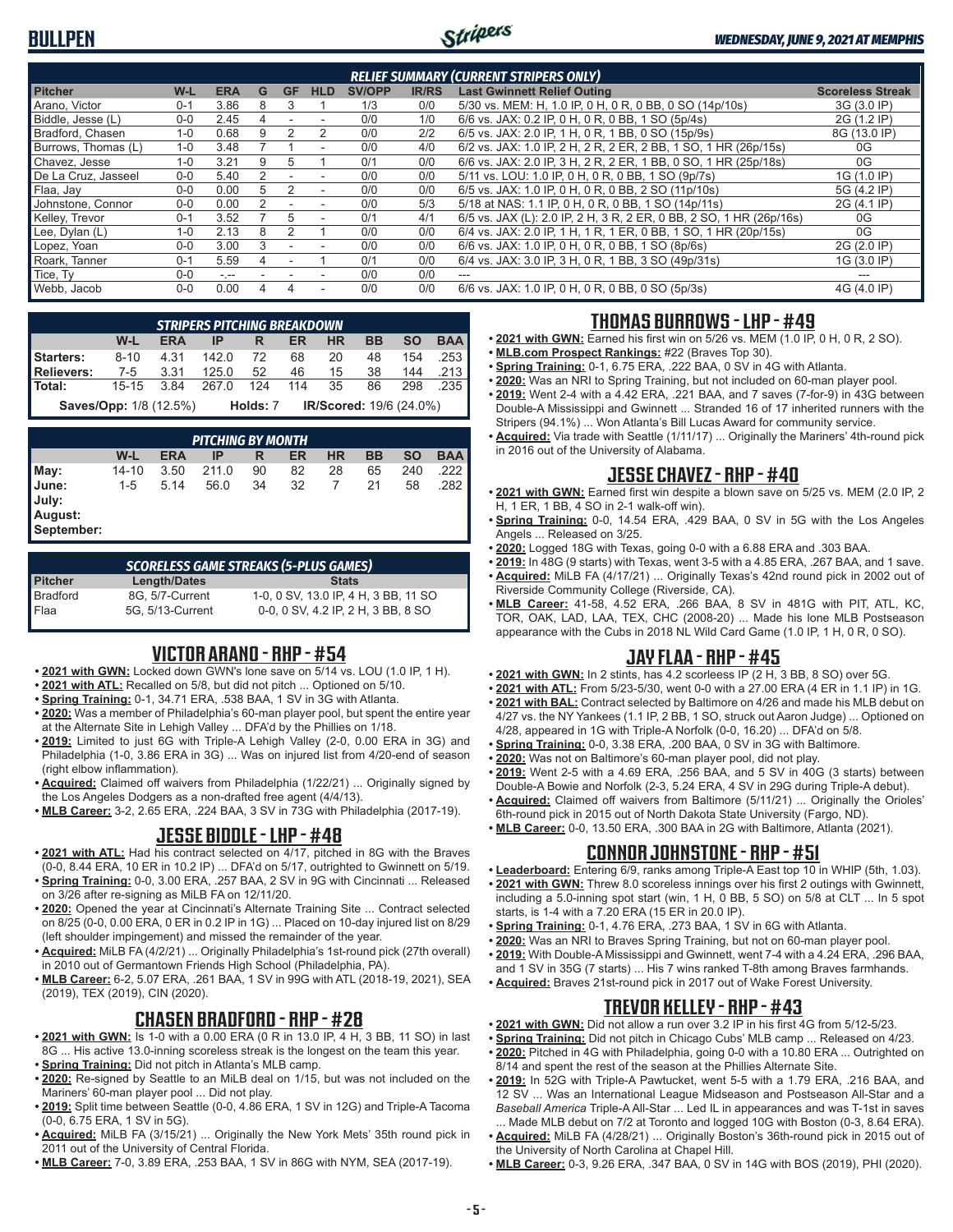#### **DYLAN LEE - LHP - #58**

- **• 2021 with GWN:** Earned the win in his Stripers' debut on 5/4 at CLT (2.0 IP, 1 H, 1 R, 0 ER, 0 BB, 3 SO in 10-9 win in 12 innings).
- **• Spring Training:** 0-0, 0.00 ERA, 0 SV in 2G with Miami ... Released on 3/29.
- **• 2020:** Was a non-roster invite to Marlins Spring Training, but was not on Miami's 60-man player pool ... Did not play.
- **• 2019:** Logged 45G between Double-A Jacksonville (0-3, 1.91 ERA, .176 BAA, 13 SV in 32G) and Triple-A New Orleans (1-3, 4.71 ERA, .329 BAA, 0 SV in 13G).
- **• Acquired:** MiLB FA (4/15/21) ... Originally Miami's 10th-round pick in 2016 out of Cal State Fresno (Fresno, CA).

#### **YOAN LOPEZ - RHP - #55**

- **• 2021 with ARI:** Began the season on Arizona's Opening Day roster ... In 2 stints, went 0-0 with a 6.57 ERA (9 ER in 12.1 IP) and 0 SV (0-for-3) in 13G ... DFA'd on 5/20, traded to Atlanta on 5/22 and optioned to Gwinnett.
- **• Spring Training:** 1-0, 4.91 ERA, .214 BAA, 0 SV in 8G with Arizona.
- **• 2020:** In 20G with Arizona, went 0-1 with a 5.95 ERA, .269 BAA, and 2 holds.
- **• 2019:** Set MLB career highs in G (70) and holds (21), going 2-7 with a 3.41 ERA, .232 BAA, and 1 SV (1-for-4) with the D-backs.
- **• Acquired:** Via trade with Arizona in exchange for CF Deivi Estrada (5/22/21) ... Originally signed by the D-backs as a NDFA out of Cuba (1/16/15).
- **• MLB Career:** 2-8, 4.25 ERA, .252 BAA, 1 SV in 113G with Arizona (2018-21)

#### **TANNER ROARK - RHP - #57**

- **• 2021 with GWN:** Struck out 3 over 1.0 IP in his Stripers debut on 5/23 at NAS ... Threw 3.0 scoreless IP (3 H, 1 BB, 3 SO) on 6/4 vs. JAX.
- **• 2021 with TOR:** Was on Toronto's Opening Day roster, went 0-1 with a 6.43 ERA in 3G (1 start) ... Released by the Blue Jays on 5/3.
- **• Spring Training:** 2-1, 8.44 ERA, .295 BAA in 4 starts with Toronto.
- **• 2020:** Made 11 starts with the Blue Jays, going 2-3 with a 6.80 ERA and .309 BAA.
- **• 2019:** Went 10-10 with a 4.35 ERA and .275 BAA in 31 starts with CIN and OAK.
- **• Acquired:** MiLB FA (5/10/21) ... Originally Texas's 25th-round pick in 2008 out of the University of Illinois at Urbana-Champaign.
- **• MLB Career:** 76-68, 3.85 ERA, .254 BAA, 1 SV in 227G (184 starts) with WSH, CIN, OAK, TOR (2013-21) ... Pitched in 2014 and 2016 Postseasons with Nationals (0-1, 3.86 ERA in 3G, 1 start).

#### **TY TICE - RHP - #53**

- **• 2021 with TOR:** Recalled from the Alternate Training Site 3 times (4/9, 4/24, 5/22), went 0-0 with a 5.14 ERA (4 ER in 7.0 IP) in 4G during his MLB debut ... Also pitched once for Triple-A Buffalo (0 ER in 1.0 IP) ... DFA'd on 5/30.
- **• Spring Training:** 1-0, 9.00 ERA, .273 BAA, 0 SV in 6G with Toronto.
- **• 2020:** Spent the entire year at the Blue Jays' Alternate Training Site ... Did not reach the Majors ... Had his contract selected by Toronto on 11/20.
- **• 2019:** Between Double-A New Hampshire and Triple-A Buffalo, went 3-4 with a 2.34 ERA, .196 BAA, and 8 saves (8-for-12) in 46 relief appearances.
- **• Acquired:** Via trade from Toronto in exchange for cash (6/4/21) ... Originally the Blue Jays' 16th-round pick in 2017 out of Central Arkansas.
- **• MLB Career:** 0-0, 5.14 ERA, .310 BAA in 4G with Toronto (2021).

#### **JACOB WEBB - RHP - #71**

- **• 2021 with GWN:** Has struck out 4 over 4.0 scoreless innings (2 H, 0 BB) in 4G. **• 2021 with ATL:** Recalled 3 times (4/7, 4/10, 6/5) ... In 16G with the Braves, is 1-2
- with a 5.63 ERA (10 ER in 16.0 IP) and a .338 BAA. **• Spring Training:** 1-0, 2.57 ERA, .222 BAA, 2 HLD in 7G with Atlanta ... Optioned
- to the Alternate Training Site in Gwinnett on 3/25. **• 2020:** Assigned to the Alternate Training Site on 7/19, but missed over a month with
- a right shoulder strain (placed on 60-day injured list on 7/20) ... Activated on 9/8 and went 0-0 with a 0.00 ERA (0 ER in 10.0 IP) and .200 BAA in 8G ... Made his MLB Postseason debut, going 0-0 with a 9.00 ERA (3 ER in 3.0 IP) in 3G.
- **• 2019:** Made his MLB debut with Atlanta, going 4-0 with a 1.39 ERA (5 ER in 32.1 IP), .205 BAA, 9 holds, and 2 saves (2-for-4) in 36G ... Also logged 10G with Gwinnett (0-1, 6.97 ERA, .225 BAA, 1 SV).
- **• Acquired:** Braves' 18th-round pick in 2014 out of Tabor College (Hillsboro, KS).
- **• MLB Career:** 5-2, 2.31 ERA, .247 BAA, 2 SV in 60G with Atlanta (2019-21).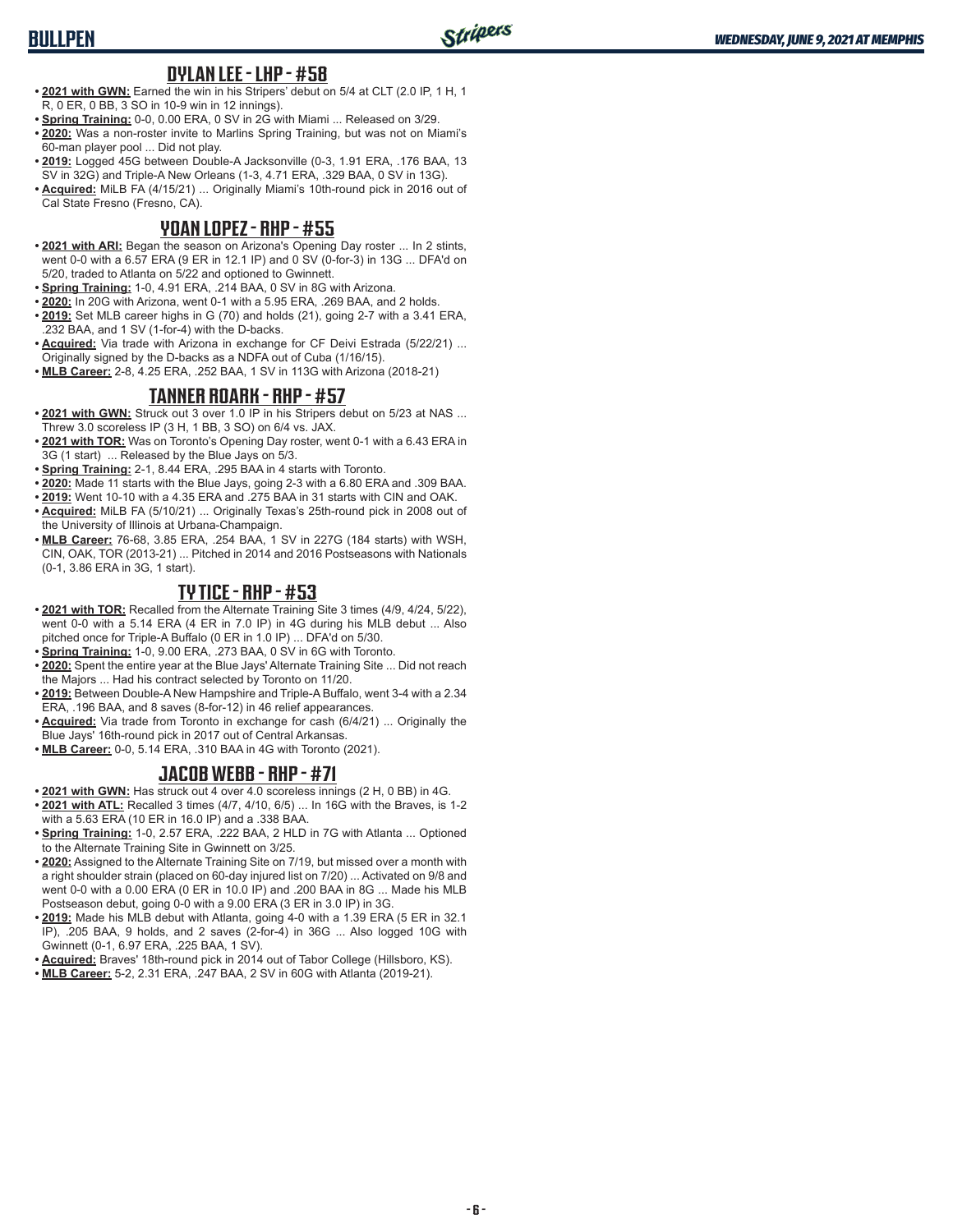#### Stripers **OFFENSE** *WEDNESDAY, JUNE 9, 2021 AT MEMPHIS TOTAL:* .250, 39 HR, .782 OPS *RISP:* .264, 8 HR, .775 OPS *RUNS/INNING: 1 2 3 4 5 6 7 8 9 X TOT* **Vs. LHP:** .247, 20 HR, .799 OPS **RISP/20:** .203, 1 HR, .573 OPS **Vs. RHP:** .251, 19 HR, .770 OPS **LOADED:** .316, 2 HR, .915 OPS **Stripers:** 29 21 11 14 17 13 19 23 15 8 170 *Vs. RHP:* .251, 19 HR, .770 OPS *LOADED:* **Opponents:** 15 14 15 20 6 15 14 11 6 8 124

|                | <b>HOME RUNS</b><br><b>MULTI-GAMES</b> |                |                          |                          |                          |                |               |          |                                              |                |                |                          |
|----------------|----------------------------------------|----------------|--------------------------|--------------------------|--------------------------|----------------|---------------|----------|----------------------------------------------|----------------|----------------|--------------------------|
| <b>Player</b>  | 1R                                     | 2R             | 3R                       | <b>GS</b>                | Tot.                     |                | Off LH Off RH | Team W-L | Last HR with Gwinnett (Regular Season)       | <b>Hit</b>     | <b>RBI</b>     | <b>HR</b>                |
| Almonte        | 2                                      |                |                          |                          | 3                        |                |               | $3-0$    | 5/30/21 vs. MEM, 1R (RH Connor Jones)        | 9              | 6              |                          |
| Arcia          | $\overline{7}$                         |                | $\sim$                   | $\overline{\phantom{a}}$ | 8                        | 4              | 4             | $5 - 1$  | 5/25/21 vs. MEM, 1R (RH Angel Rondon)        | 10             | 4              | $\overline{ }$           |
| Brugman        | $\blacksquare$                         |                |                          |                          |                          |                |               | $0 - 0$  |                                              |                |                |                          |
| Camargo        | $\overline{2}$                         |                |                          |                          | 3                        | 3              | ۰.            | $1 - 1$  | 5/8/21 at CLT, 1R (LH Nik Turley), 2nd of GM | 4              | $\overline{2}$ | 1                        |
| Casteel        | $\overline{\phantom{0}}$               | $\overline{2}$ |                          |                          | 2                        |                |               | $1 - 1$  | 6/3/21 vs. JAX, PH 2R (LH Rob Zastryzny)     | 4              | 4              |                          |
| Demeritte      | 4                                      | $\overline{2}$ |                          | $\overline{\phantom{a}}$ | 6                        | Δ              | 2             | $5 - 1$  | 5/30/21 vs. MEM, 1R (LH Bernardo Flroes Jr.) | 7              | 4              | ٠                        |
| Ervin          |                                        |                | 1                        |                          |                          |                |               | $1 - 0$  | 6/2/21 vs. JAX, 3R (LH Shawn Morimando)      | 4              | $\overline{2}$ |                          |
| Goins          |                                        | ÷              | $\overline{\phantom{a}}$ | $\overline{\phantom{a}}$ |                          |                | н.            | $1 - 0$  | 5/4/21 at CLT, 1R (LH Kyle Kubat)            | 6              | 3              | $\overline{\phantom{0}}$ |
| Gore           |                                        |                |                          |                          |                          |                |               | $0 - 0$  |                                              |                |                |                          |
| Heredia        |                                        |                |                          |                          |                          |                |               | $0 - 0$  |                                              |                |                |                          |
| Inciarte       |                                        |                |                          |                          |                          |                |               | $0 - 0$  |                                              |                |                |                          |
| Jackson        | 2                                      |                | $\overline{\phantom{a}}$ |                          | 4                        | 3              |               | $2 - 0$  | 5/28/21 vs. MEM, 2R (RH Tommy Parsons)       | $\overline{2}$ | 3              | $\overline{ }$           |
| Kazmar Jr.     | 2                                      |                |                          |                          | 4                        |                | 3             | $1 - 3$  | 6/6/21 vs. JAX, 1R (RH Parker Bugg)          | $\overline{2}$ | 3              |                          |
| Kipnis         |                                        |                |                          |                          |                          |                |               | $1 - 0$  | 5/28/21 vs. MEM, 3R (RH Tommy Parsons)       | $\overline{2}$ |                |                          |
| Lucroy         |                                        |                |                          |                          |                          |                |               | $0 - 1$  | 5/22/21 at NAS, 1R (RH Zack Godley)          | $\overline{2}$ | $\overline{2}$ | $\overline{\phantom{a}}$ |
| Martinez       | $\overline{\phantom{0}}$               | ۰              |                          | $\overline{\phantom{a}}$ |                          |                |               | $0 - 0$  |                                              | $\overline{2}$ |                | ۰                        |
| <b>Morales</b> | $\overline{\phantom{0}}$               | ۰              |                          |                          |                          |                |               | $1 - 0$  | 5/7/21 at CLT, 3R (RH Joe De Carlo)          |                |                |                          |
| Pache          |                                        |                |                          |                          |                          |                |               | $0 - 0$  | 8/29/19 vs. NOR, 1R (LH Keegan Akin)         |                |                |                          |
| Sanchez        |                                        |                |                          |                          |                          |                |               | $0 - 0$  |                                              | 2              |                |                          |
| Snider         |                                        |                |                          |                          |                          |                |               | $1 - 0$  | 5/7/21 at CLT, 1R (RH Felix Paulino)         |                |                |                          |
| Unroe          |                                        |                | $\overline{\phantom{a}}$ | ۰                        | $\overline{\phantom{a}}$ |                |               | $0 - 0$  | 7/19/19 vs. ROC, 1R (RH Drew Hutchison)      |                | ۰              |                          |
| Waters         | $\overline{2}$                         |                |                          |                          | 3                        | $\overline{2}$ |               | $0 - 2$  | 5/19/21 at NAS, 1R/Leadoff (LH Wade LeBlanc) | $\overline{7}$ | $\overline{2}$ | 4                        |
| Total:         | 24                                     | 8              | 5                        | $\overline{2}$           | 39                       |                |               |          |                                              |                |                |                          |

|                                                           |            |    |    |              | <b>HOME RUN VARIANTS</b> |                                  |           |            |            |            |                |                |                | <b>PINCH HITTERS</b> |                                        |              |                                        |              |
|-----------------------------------------------------------|------------|----|----|--------------|--------------------------|----------------------------------|-----------|------------|------------|------------|----------------|----------------|----------------|----------------------|----------------------------------------|--------------|----------------------------------------|--------------|
| Back-to-Back Homers (1x):                                 |            |    |    |              |                          |                                  |           |            |            |            | Player         | AVG.           | <b>AB</b>      | н                    | 2B                                     | 3B           | <b>HR</b>                              | <b>RBI</b>   |
| Almonte (GS) / Snider, 5/7 at CLT (1st Inning)            |            |    |    |              |                          |                                  |           |            |            |            | Almonte        | 1.000          |                |                      | $\Omega$                               | $\Omega$     | $\Omega$                               | 2            |
|                                                           |            |    |    |              |                          |                                  |           |            |            |            | Arcia          | ---            | $\Omega$       | $\Omega$             | 0                                      | $\Omega$     | 0                                      | 0            |
| Back-to-Back-to-Back Homers (1x):                         |            |    |    |              |                          |                                  |           |            |            |            | Casteel        | .273           | 12             | 3                    |                                        | $\Omega$     |                                        | 4            |
| Arcia (2R) / Camargo / Demeritte, 5/8 at CLT (6th Inning) |            |    |    |              |                          |                                  |           |            |            |            | Demeritte      | .400           | 5              | $\overline{2}$       |                                        | $\Omega$     |                                        | $\mathbf{1}$ |
|                                                           |            |    |    |              |                          |                                  |           |            |            |            | Ervin          | .500           | 3              |                      | 0                                      | $\Omega$     | 0                                      | $\mathbf{1}$ |
| Pinch Hit Homers (2x):                                    |            |    |    |              |                          |                                  |           |            |            |            | Gore           | .333           | 3              |                      | $\Omega$                               | $\Omega$     | 0                                      | $\mathbf 0$  |
| Demeritte, 5/12 vs. LOU (7th Inning)                      |            |    |    |              |                          |                                  |           |            |            |            | Kazmar Jr.     | .000           | 3              | 0                    | 0                                      | $\Omega$     | 0                                      | 0            |
| Casteel, 6/3 vs. JAX (7th Inning)                         |            |    |    |              |                          |                                  |           |            | Lucroy     | .000       | 3              | $\Omega$       | $\Omega$       | $\Omega$             | $\Omega$                               | 0            |                                        |              |
| Leadoff (Game) Homers (1x):                               |            |    |    |              |                          |                                  |           |            |            |            | Morales        | .000           |                | $\Omega$             | $\Omega$                               | $\Omega$     | $\Omega$                               | 0            |
| Waters, 5/19 at NAS                                       |            |    |    |              |                          |                                  |           |            |            | Sanchez    | .000           | $\overline{4}$ | 0              | $\Omega$             | $\Omega$                               | $\Omega$     | 0                                      |              |
|                                                           |            |    |    |              |                          |                                  |           |            | Snider     | .000.      | 9              | $\Omega$       | $\Omega$       | $\Omega$             | $\Omega$                               | 0            |                                        |              |
| Walk-Off Homers (1x):                                     |            |    |    |              |                          |                                  |           |            | Unroe      | .000       | $\overline{4}$ | $\Omega$       | 0              | $\Omega$             | 0                                      | 0            |                                        |              |
| Arcia (Solo), 5/16 vs. LOU (9th Inning)                   |            |    |    |              |                          |                                  |           |            |            |            | Totals:        | .167           | 48             | 8                    | $\overline{2}$                         | 0            | $\overline{2}$                         | 8            |
|                                                           |            |    |    |              |                          |                                  |           |            |            |            |                |                |                |                      |                                        |              |                                        |              |
|                                                           |            |    |    |              |                          |                                  |           |            |            |            |                |                |                |                      | <b>HITTING STREAKS (10-PLUS GAMES)</b> |              |                                        |              |
|                                                           |            |    |    |              |                          |                                  |           |            |            |            | Player         |                | Length/Dates   |                      |                                        | <b>Stats</b> |                                        |              |
|                                                           |            |    |    |              |                          |                                  |           |            |            |            | Arcia          |                | 13G (5/4-5/18) |                      |                                        |              | .393 (22-56), 4 2B, 7 HR, 17 R, 12 RBI |              |
|                                                           |            |    |    |              |                          |                                  |           |            |            |            |                |                |                |                      |                                        |              |                                        |              |
|                                                           |            |    |    |              |                          |                                  |           |            |            |            |                |                |                |                      |                                        |              |                                        |              |
|                                                           |            |    |    |              |                          | <b>STRIPERS BATTING BY MONTH</b> |           |            |            |            |                |                |                |                      |                                        |              |                                        |              |
|                                                           | <b>AVG</b> | G  | 2B | 3B           | <b>HR</b>                | <b>RBI</b>                       | <b>SB</b> | <b>OBP</b> | <b>SLG</b> | <b>OPS</b> |                |                |                |                      |                                        |              |                                        |              |
| May:                                                      | .254       | 24 | 43 | 2            | 36                       | 138                              | 24        | .366       | .445       | .811       |                |                |                |                      | <b>ON-BASE STREAKS (10-PLUS GAMES)</b> |              |                                        |              |
| June:                                                     | .232       | 6  | 12 | $\mathbf{1}$ | 3                        | 20                               | 4         | .321       | .343       | .664       | Player         |                | Length/Dates   |                      |                                        | <b>Stats</b> |                                        |              |
| July:                                                     |            |    |    |              |                          |                                  |           |            |            |            | Arcia          |                | 13G (5/4-5/18) |                      |                                        |              | .393 (22-56), 8 BB, .462 OBP           |              |
| August:                                                   |            |    |    |              |                          |                                  |           |            |            |            | Camargo        |                | 10G (5/4-5/23) |                      |                                        |              | .333 (12-36), 12 BB, .500 OBP          |              |

| <b>BATTER'S BOX (CURRENT STRIPERS ONLY)</b> |
|---------------------------------------------|
|                                             |

I

**September:**

| <b>Player</b>     | <b>Season with GWN</b>              | 6/6 vs. JAX         | <b>Active Hit Streak</b> | <b>Last Series vs. JAX</b>        |
|-------------------|-------------------------------------|---------------------|--------------------------|-----------------------------------|
| Arcia, Orlando    | .300, 8 HR, 18 RBI, 3 SB, .933 OPS  | $0-3$ , BB          | -2G                      | .238 (5-21), 2B, 4 R, 2 RBI       |
| Camargo, Johan    | .266, 3 HR, 10 RBI, 0 SB, .858 OPS  | $0 - 4$             | $-1G$                    | .118 (2-17), RBI                  |
| Casteel, Ryan     | .371, 2 HR, 11 RBI, 0 SB, 1.107 OPS | PH, 0-1             | $-1G$                    | .500 (3-6), 2B, HR, 2 R, 4 RBI    |
| Demeritte, Travis | .303, 6 HR, 15 RBI, 1 SB, 1.094 OPS | $1-4, R$            | 4G (Since 6/2)           | $.316(6-19)$ , 2 2B, 3 R          |
| Ervin, Phillip    | .226, 1 HR, 9 RBI, 7 SB, .686 OPS   | PH, 0-1             | $-2G$                    | .133 (2-15), HR, R, 4 RBI, SB     |
| Goins, Ryan       | .256, 1 HR, 10 RBI, 0 SB, .705 OPS  | <b>DNP</b>          | 6G (Since 5/27)          | $.385(5-13)$ , 2 R                |
| Gore, Terrance    | .250, 0 HR, 0 RBI, 5 SB, .583 OPS   | DNP                 | $-3G$                    | $.000(0-1)$ , SB                  |
| Jackson, Alex     | .233, 4 HR, 11 RBI, 1 SB, 1.085 OPS | <b>DNP</b>          | $-1G$                    | .182 (2-11), 2B, 3B, R, 2 RBI, SB |
| Kazmar Jr., Sean  | .224, 4 HR, 13 RBI, 0 SB, .731 OPS  | 1-4, HR (4), R, RBI | 1G (Since 6/6)           | .167 (2-12), 2B, HR, R, RBI       |
| Kipnis, Jason     | .231, 1 HR, 3 RBI, 0 SB, .775 OPS   | <b>DNP</b>          | 1G (Since 6/5)           | $.143(2-14)$ , R                  |
| Lucroy, Jonathan  | .233, 1 HR, 9 RBI, 0 SB, .682 OPS   | $1-3, R, BB$        | 1G (Since 6/6)           | .333 (5-15), 2B, R, 2 RBI         |
| Morales, Jonathan | .111, 1 HR, 5 RBI, 0 SB, .333 OPS   | DNP                 | $-3G$                    | ---                               |
| Pache, Cristian   | .357, 0 HR, 2 RBI, 0 SB, .929 OPS   | <b>DNP</b>          | 3G (Since 6/1)           | .357 (5-14), 3 2B, 3 R, 2 RBI     |
| Sanchez, Yolmer   | .157. 0 HR. 6 RBI. 0 SB. .509 OPS   | $0-3$ , BB          | -5G                      | $.000(0-8)$ , R                   |
| Waters, Drew      | .263, 3 HR, 8 RBI, 7 SB, .779 OPS   | $1-4, 2B$           | 1G (Since 6/6)           | .300 (6-20), 2 2B, 2 R, RBI, SB   |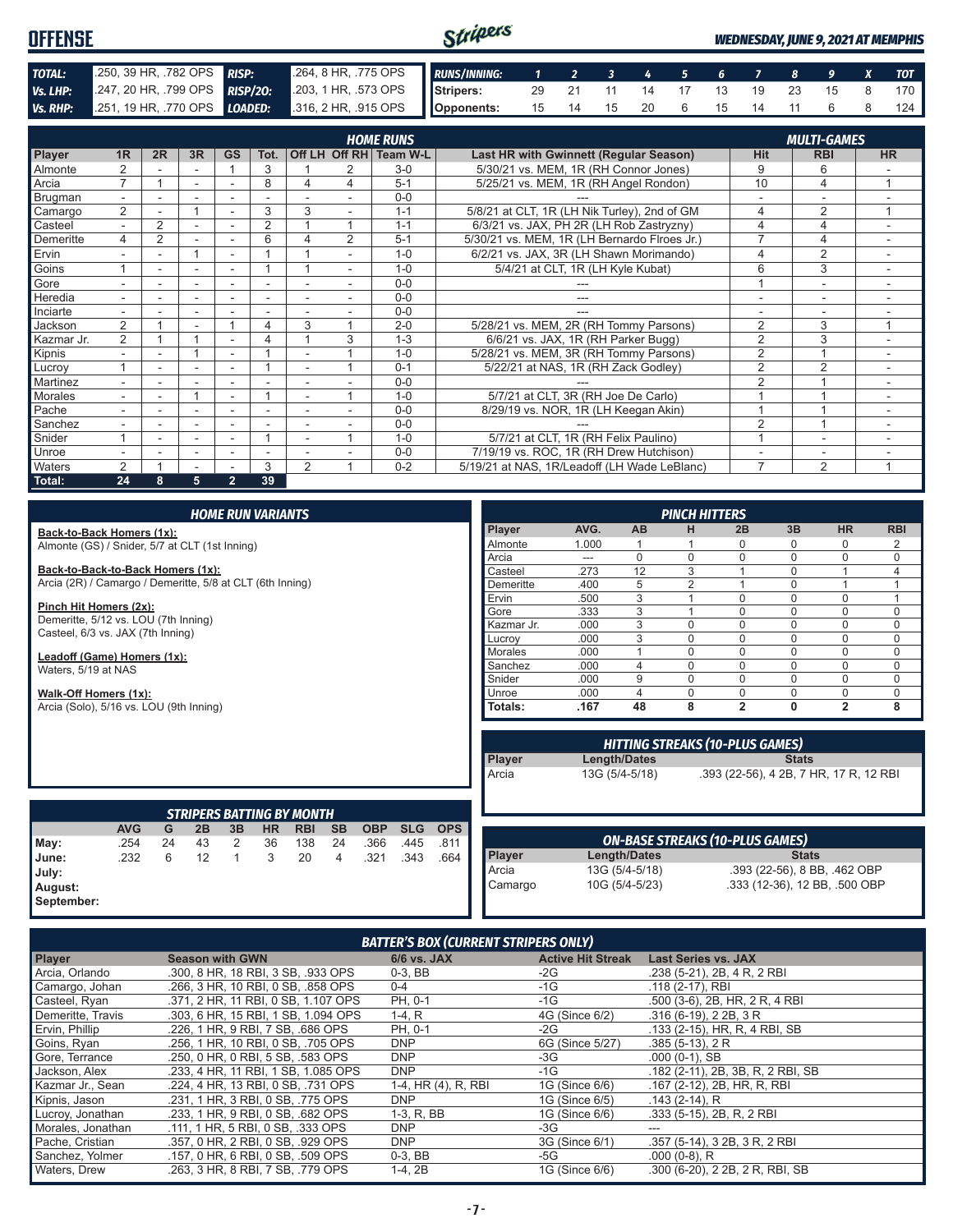### **ORLANDO ARCIA - SS - #13**

- **• Leaderboard:** Entering 6/9, leads all of Triple-A in R (28) ... Also ranks among Triple-A East top 10 in TB (2nd, 67), H (T-3rd, 36), HR (T-4th, 8), XBH (T-4th, 15).
- **• 2021 with GWN:** Hit safely in each of his first 13G from 5/4-5/18 (.393, 7 HR, 17 R, 12 RBI, 2 SB, 1.301 OPS) ... On 5/9 at CLT, tied GWN's single-game homer record with 3 solo blasts (3-for-4, 4 R, 4 RBI) ... Launched game-winning solo HR (#6) in the 8th on 5/14 vs. LOU ... Blasted walk-off solo HR (#7) in the 9th on 5/16 vs. LOU.
- **• 2021 with MIL:** Was on Milwaukee's Opening Day roster and batted .091 (1-for-11, 1 RBI) in 4G before being traded to Atlanta on 4/6 (sent to Alternate Training Site).
- **• Spring Training:** .191, 4 2B, 4 R, 6 RBI, .517 OPS in 19G with Milwaukee. **• 2020:** Spent 59 games with the Brewers, batting .260 (10 2B, 1 3B, 5 HR, 22 R, 20
- RBI, 2 SB) ... Played in 2 Postseason games (.143, 1-for-7, 1 HR, 2 RBI). **• Acquired:** Via trade with Milwaukee in exchange for RHP Chad Sobotka and RHP
- Patrick Weigel (4/6/21) ... Originally signed by Milwaukee as a NDFA (10/22/10).
- **• MLB Career:** .244, 69 2B, 7 3B, 42 HR, 180 RBI, 39 SB in 542G with Milwaukee (2016-21) ... Played in the Postseason from 2018-20 (.295, 4 HR, 6 RBI in 13G).

#### **JOHAN CAMARGO - INF - #17**

- **• 2021 with GWN:** Hit safely in each of his first 9G (.364, 2 2B, 3 HR, 13 R, 8 RBI) from 5/4-5/22 ... On 5/8 at CLT, notched his first career multi-homer game (2-for-4, 2 HR, 2 RBI) ... On 6/5 vs. JAX, started a 5-4-3 triple play, Gwinnett's first since 5/28/19 at TOL.
- **• Gwinnett Career:** Batting .327 (20 2B, 1 3B, 12 HR, 50 R, 52 RBI, 1 SB, .929 OPS) in 72G with Gwinnett since 2017.
- **• 2021 with ATL:** In 5 stints with the Braves, batting .000 (0-for-15, 1 R) in 14G.
- **• Spring Training:** .186, 2 2B, 1 HR, 4 R, 3 RBI in 18G with Atlanta.
- **• 2020:** Made Braves' Opening Day roster and batted .200 (8 2B, 4 HR, 16 R, 9 RBI) in 35G ... Added to the NLCS roster in place of injured Adam Duvall prior to Game 2 and played in 4G (.250, 2-for-8, 1 2B, 1 RBI).
- **• Acquired:** NDFA (7/2/10) out of Panama City, Panama.
- **• MLB Career:** .258, 68 2B, 4 3B, 34 HR, 144 RBI, 2 SB in 360G with Atlanta (2017- 21) ... Played in 2018 and 2020 Postseasons (.087, 1 2B, 1 RBI in 8G).

#### **RYAN CASTEEL - 1B/C - #9**

- **• 2021 with GWN:** Had 6 RBI in a 3G span from 5/15-18, including 5/15 vs. LOU (1 for-2, GW 3-run double, 3 RBI) and 5/16 vs. LOU (1-for-3, HR, 2 RBI) ... Notched a pinch-hit 2-run double on 6/2 vs. JAX and pinch-hit 2-run HR (#2) on 6/3 vs. JAX.
- **• Spring Training:** Did not play in Atlanta's MLB camp.
- **• 2020:** Was not on the Braves' 60-man player pool ... Did not play. **• 2019:** Played 118G with Double-A Mississippi, batting .263 (21 2B, 2 3B, 21 HR, 73 RBI, .811 OPS) ... Ranked 2nd in the Southern League in homers and RBI, 3rd in slugging (.477) ... Was his 2nd career 20-homer season (hit 22 in 2013).
- **• Acquired:** MiLB FA (3/14/21) ... Originally Colorado's 17th-round pick in 2010 out of Cleveland State Community College (Cleveland, TN).

### **TRAVIS DEMERITTE - OF - #12**

- **• Leaderboard:** Entering 6/9, ranks among Triple-A East top 10 in SLG (2nd, .658), OPS (2nd, 1.094), 2B (T-2nd, 9), OBP (4th, .436), XBH (T-4th, 15), BB (T-4th, 18), and R (T-7th, 18).
- **• 2021 with GWN:** On 5/4 at CLT, tallied 5 RBI (3-for-6, HR) to set a club Opening Night record ... Homered in 3 straight games (#2-4) from 5/8-5/12, batting .400 (4 for-10, 4 RBI).
- **• Gwinnett Career:** In 122G since 2019, batting .289 (37 2B, 2 3B, 26 HR, 86 R, 88 RBI, 5 SB, .972 OPS) with the Stripers.
- **• Spring Training:** .133, 0 HR, 3 RBI, 1 SB, .467 OPS in 14G with Atlanta ... Outrighted to Gwinnett on 2/21 and signed to a MiLB contract.
- **• 2020:** Hit .172 with 1 2B, 4 RBI in 18G with Detroit ... DFA'd on 2/5/21.
- **• 2019:** Made his Triple-A debut with Gwinnett and was an IL All-Star (.286, 20 HR, 73 RBI, .944 OPS in 96G) ... Has 1 of the 9 20-HR seasons in GWN history ... Traded to Detroit on 7/31, made his MLB debut (.225, 3 HR, 10 RBI in 48G).
- **• Acquired:** Off Waivers from Detroit (2/12/21) ... Originally Texas' 1st-round pick (30th overall) in 2013 out of Winder-Barrow High School (Winder, GA).
- **• MLB Career:** .217, 8 2B, 2 3B, 3 HR, 14 RBI, 3 SB with Detroit (2019-20).

## **PHILLIP ERVIN - OF - #18**

- **• Leaderboard:** Entering 6/8, ranks among Triple-A East top 10 in SB (T-7th, 7).
- **• 2021 with GWN:** Blasted a decisive 3-run HR (#1) and tallied a season-high 4 RBI on 6/2 vs. JAX (1-for-4, R).
- **• Spring Training:** .276, 0 HR, 2 RBI, 1 SB, .647 OPS in 18G with Atlanta ... DFA'd on 3/28, outrighted to the Alternate Training Site on 4/3.
- **• 2020:** Between Cincinnati and Seattle, hit .149 with 3 2B, 4 RBI, 1 SB in 37G ... DFA'd by the Reds (8/28), Mariners (12/16), and Chicago Cubs (2/20/21).
- **• Acquired:** Off waivers from the Chicago Cubs (2/22/21) ... Originally Cincinnati's 1st-round pick (27th overall) in 2013 out of Samford University (Homewood, AL).
- **• MLB Career:** .247, 26 2B, 8 3B, 17 HR, 68 RBI, 15 SB in 237G with CIN, SEA (2017-20) ... Talled 7 of his 8 career triples in 2019 (ranked 7th in NL).

### **RYAN GOINS - INF - #8**

- **• 2021 with GWN:** Hit Gwinnett's first homer of the season on 5/4 at CLT (opposite field, solo) ... Set season highs for hits (3-for-4) and RBI (3) on 5/12 vs. LOU.
- **• Triple-A Career:** With BUF (2013-16), LHV (2018), CLT (2019), and GWN (2021), batting .276 (83 2B, 6 3B, 21 HR, 165 R, 155 RBI, 14 SB) in 390G ... Was teammates with MGR Matt Tuiasosopo in 2014 with the Bisons.
- **• Spring Training:** .391, 2 2B, 0 HR, 5 RBI, 0 SB, .960 OPS in 16G with Atlanta.
- **• 2020:** Played in 14G with the Chicago White Sox, batting .000 (0-for-9, 4 R) ... Spent most of the year at the Alternate Training Site in Schaumburg, IL.
- **• Acquired:** MiLB FA (2/25/21) ... Originally Toronto's 4th-round pick in 2009 out of Dallas Baptist University (Dallas, TX).
- **• MLB Career:** .228, 71 2B, 12 3B, 22 HR, 158 RBI in 555G with TOR, KC, CWS (2013-20) ... Played for TOR in 2015, 2016 Postseason (.146, 1 HR, 5 RBI in 14G).

#### **TERRANCE GORE - OF - #5**

- **• 2021 with GWN:** Is 5-for-5 in stolen base attempts over 9G with Gwinnett ... Stole 2nd and 3rd base as a pinch runner on 5/18 at NAS.
- **• Spring Training:** Did not play in Atlanta's MLB camp.
- **• 2020:** Logged 2G in his lone season with the Los Angeles Dodgers (0 PA).
- **• Acquired:** MiLB FA (2/18/21) ... Originally Kansas City's 20th-round pick in 2011 out of Gulf Coast Community College (Panama City, FL).
- **• MLB Career:** .224, 2 2B, 1 3B, 0 HR, 1 RBI, 40 SB in 102G with KC, CHC, LAD (2014-20) ... Played in the Postseason with KC (2014-15) and CHC (2018), going 0-for-2 with 3 R, 5 SB ... Won World Series with the Royals in 2015.

### **ALEX JACKSON - C - #56**

- **• MLB Rehab:** Assigned to Gwinnett for rehab by Atlanta on 5/21 ... On the Braves' 10-day injured list since 5/2 (strained left hamstring).
- **• 2021 with GWN: In last 6G, batting .318 (7-for-22, 1 2B, 1 3B, 4 HR, 6 R, 11 RBI, 1.429 OPS)** ... On 5/27 vs. MEM, set career highs in HR (3) and RBI (7) in 4-for-4 effort ... Is one of 4 Gwinnett players with 3-HR game all-time (2nd this season, joining Orlando Arcia).
- **• Gwinnett Career:** Has 35 HR in 129G since 2018 (.223, 93 RBI, .832 OPS) ... Hit a career-high 28 HR over just 85G with the Stripers in 2019.
- **• 2021 with Atlanta:** Made the Braves' Opening Day roster for the first time in his career ... Hit .043 (1-for-23, 2 R) in 10G prior to the injury.
- **• Spring Training:** .194, 2 2B, 2 HR, 8 RBI, .716 OPS in 14G with Atlanta.
- **• 2020:** Spent most of the year at the Alternate Training Site in Gwinnett ... In 5G with Atlanta, batted .286 (2-for-7, 1 2B).
- **• Acquired:** Via trade with Seattle in exchange for RHP Max Povse and RHP Rob Whalen (11/28/16) ... Originally the Mariners' 1st-round pick (6th overall) in 2014 out of Rancho Bernardo High School (San Diego, CA).
- **• MLB Career:** .070, 1 2B, 2 R, 0 RBI in 19G with Atlanta (2019-21).

#### **SEAN KAZMAR JR. - INF - #4**

- **• 2021 with GWN:** On 5/25 vs. MEM, lined a walk-off single in the 9th for a 2-1 win, his first career walk-off RBI with Gwinnett ... Tied Joey Terdoslavich for 3rd on Gwinnett's career home run list (#41) on 6/6 vs. JAX (1-for-4, 1 RBI).
- **• Gwinnett Career:** Batting .267 (633-for-2368, 129 2B, 12 3B, 41 HR, 288 R, 283 RBI, 23 SB) in 687G over 8 seasons ... Leads Gwinnett in career G, AB, H, TB (909), 2B, R, RBI ... Ranks 2nd in career 3B (12) ... Ranks T-3rd in career HR (41).
- **• 600 Club:** His 633 hits are 4th-most in Richmond/Gwinnett history (Larry Whisenton leads with 657 hits) ... Is one of 5 players in RICH/GWN history with 600 hits.
- **• 2021 with ATL:** Contract selected on 4/17, has spent 2 stints with Atlanta (4/17- 4/23, 5/4-5/7), going 0-for-2 ... Pinch hit on 4/17 at the Chicago Cubs, marking his first MLB appearance in 4,589 days since 9/23/08 with San Diego ... The last player with a bigger gap between MLB appearances was Ralph Winegarner (13 years, 14 days between 6/23/36 with CLE and 7/7/49 with STL).
- **• Spring Training:** .409, 3 HR, 9 RBI, 0 SB, 1.415 OPS in 25G with Atlanta.
- **• 2020:** Was an NRI to Braves Spring Training, but not on 60-man player pool.
- **• Acquired:** MiLB FA (12/7/20) ... Originally San Diego's 5th-round pick in 2004 out of the College of Southern Nevada.
- **• MLB Career:** .195, 1 2B, 0 3B, 0 HR, 2 RBI in 22G with San Diego (2008) and Atlanta (2021).

### **JASON KIPNIS - INF - #22**

- **• 2021 with GWN:** Belted a decisive 3-run HR (#1) on 5/28 vs. MEM (2-for-3, 3 RBI). **• Spring Training:** .241, 1 2B, 1 HR, 2 R, 3 RBI in 12G with Atlanta ... Released on
- 3/27, re-signed to MiLB deal on 3/29.
- **• 2020:** In his lone season with the Chicago Cubs, hit .237 (8 2B, 1 3B, 3 HR, 16 RBI, 1 SB) in 44G ... Played in 2G during the Postseason (0-for-3, 1 BB, 1 SO) ... Elected Free Agency on 10/28.
- **• Acquired:** MiLB FA (3/29/21) ... Originally Cleveland's 2nd-round pick in 2009 out of Arizona State University (Tempe, AZ).
- **• MLB Career:** .260, 260 2B, 24 3B, 126 HR, 545 RBI, 136 SB in 1,165G with CLE, CHC (2011-20) ... Was 2-time AL All-Star with the Indians (2013, 2015) ... Hit .192 (3 2B, 1 3B, 4 HR, 9 RBI) in 26G during the Postseason with CLE (2013, 2016-18) and CHC (2020).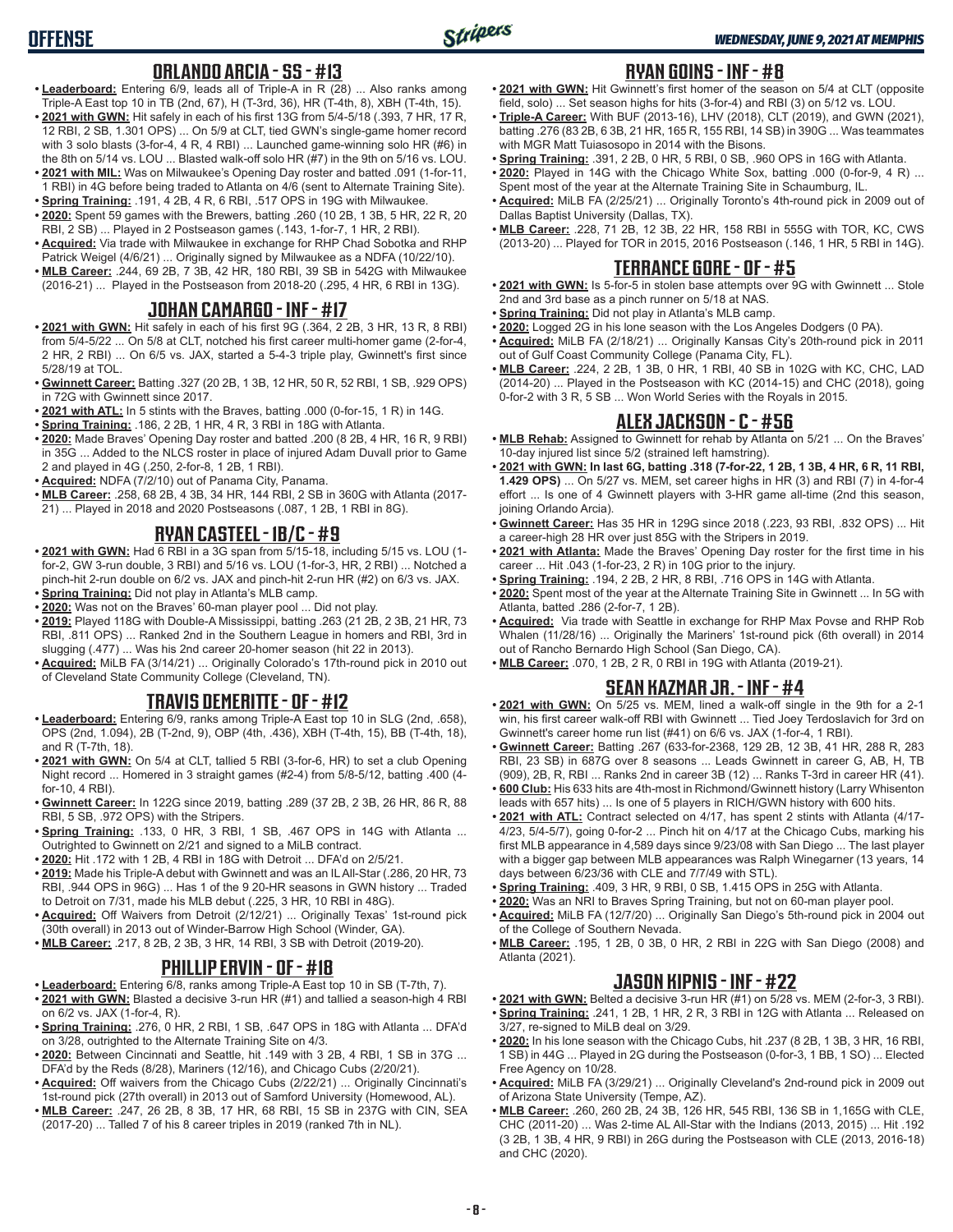## **OFFENSE**

#### **JONATHAN LUCROY - C - #62**

- **• 2021 with GWN:** On 5/26 vs. MEM, went 2-for-4 with a 3-run double and 4 RBI. **• 2021 with WSH:** Signed by Washington on 4/6, played 5G (.357, 5-for-14, 1 2B, 2 RBI) ... DFA'd on 4/12, outrighted and elected free agency on 4/14.
- **Spring Training: .333, 1 2B, 1 R, .867 OPS in 14G with Chicago White Sox ...** Released on 3/30 (had signed a MiLB deal on 2/11).
- **• 2020:** Signed by Boston to a MiLB deal on 2/19 ... Contract selected on 7/17 and played in 1G (7/24 vs. BAL, no AB) ... DFA'd on 7/29, released on 9/15 ... Signed with Philadelphia on 9/15 and joined Alternate Site (no MLB call-up).
- **• Acquired:** MiLB FA (5/17/21) ... Originally Milwaukee's 3rd-round pick in 2007 out of the University of Louisiana-Lafayette.
- **• MLB Career:** .274, 217 2B, 24 3B, 108 HR, 547 RBI, 30 SB in 1,208G with MIL, TEX, COL, OAK, LAA, CHC, BOS, WSH (2010-21) ... 2-time NL All-Star (2014, 2016 with MIL) ... Played in Postseason for MIL (2011), TEX (2016), COL (2017), OAK (2018), batting .235 with 1 HR, 6 RBI in 15G.

### **JONATHAN MORALES - C - #20**

- **• 2021 with GWN:** Tied his single-game career high with 5 RBI on 5/7 at CLT, going 2-for-6 with a 3-run HR (#1) in the 9th.
- **• Spring Training:** .250, 0 HR, 1 RBI, 0 SB, 1.200 OPS in 12G with Atlanta.
- **• 2020:** Spent entire year at Braves Alternate Site in Gwinnett (no MLB debut) ... Played for Caguas of the Puerto Rican Winter League (.394, 3 HR, 9 RBI in 13G), earning PWL Postseason All-Star honors.
- **• 2019:** Hit .240 (13 2B, 2 HR, 27 R, 25 RBI) in 80G between Double-A Mississippi and Gwinnett ... Logged 1 game during the IL Playoffs (0-for-1, BB).
- **• Acquired:** Braves' 25th-round pick in 2015 out of Miami-Dade Community College.

### **CRISTIAN PACHE - OF - #15**

- **• MLB.com Prospect Ranks:** #1 (Braves Top 30), #11 (Top 100).
- **• 2021 with GWN:** Joined Stripers on a rehab assignment from 5/29-6/1, played 1G before being activated and optioned on 6/2 ... On 6/5 vs. JAX, went 3-for-6 with 2 doubles, including game-tying 2-run double in 9th.
- **• 2021 with ATL:** On Atlanta's Opening Day roster for the first time ... Hit .111 (3 2B, 1 HR, 6 R, 4 RBI) in 22G ... Placed on IL twice, on 4/14 and 5/14 ... Was at the Alternate Training Site from 4/24-4/30.
- **• Spring Training:** .184, 2 2B, 1 3B, 4 R, 3 RBI, 2 SB in 17G with Atlanta.
- **• 2020:** Spent most of the year at the Braves Alternate Training Site ... Made his MLB debut on 8/21 vs. Philadelphia (1-for-4) ... Played just 2G during regular season (.250) ... Also made MLB Postseason debut (.182, 1 2B, 1 HR, 4 R, 4 RBI in 12G).
- **• 2019:** Between Mississippi (104G) and Gwinnett (26G), hit .277 (36 2B, 9 3B, 12 HR, 63 R, 61 RBI, 8 SB, .802 OPS) in 130G ... Named a Southern League Postseason All-Star and MLB All-Star Futures Game participant.
- **• Acquired:** NDFA (7/4/15) out of Santo Domingo Centro, D.R.
- **• MLB Career:** .119, 3 2B, 0 3B, 1 HR, 4 RBI, 0 SB in 24G with Atlanta (2020-21).

### **YOLMER SANCHEZ - INF - #2**

- **• 2021 with GWN:** On 5/7 at CLT, went 3-for-5 with 3 runs, 3 RBI and Gwinnett's first triple of the year.
- **• Spring Training:** .190, 0 XBH, 2 RBI, 1 SB, .451 OPS in 15G with Baltimore ... DFA'd on 3/27, released on 3/30.
- **• 2020:** Played 11G with the Chicago White Sox, batting .313 (3 2B, 1 HR, 1 RBI, 1.164 OPS) ... Made his MLB Postseason debut in the ALWCS (1G, no at-bat).
- **• Acquired:** MiLB FA (3/31/21) ... Originally a NDFA with Chi. White Sox (5/29/09). **• MLB Career:** .245, 113 2B, 24 3B, 32 HR, 215 RBI, 30 SB in 657G with the Chicago White Sox (2014-20) ... Won an AL Gold Glove in 2019 (.987 FPCT at 2B).

### **DREW WATERS - OF - #11**

- **• Leaderboard:** Entering 6/9, ranks among Triple-A East top 10 in SB (T-7th, 7).
- **• MLB.com Prospect Ranks:** #2 (Braves Top 30), #28 (Top 100 Prospects).
- **• 2021 with GWN: Batting .299 (20-for-67, 4 2B, 3 HR, 14 R, 7 RBI, 5 SB, .912 OPS) in last 18G since 5/15** ... On 5/18 at NAS, recorded his first career multi-HR game (3-for-5, 2 HR, 3 RBI) and became the first GWN player to homer from both sides of the plate since Mel Rojas Jr. (7/7/16 at CLT) ... On 5/19 at NAS, fell a triple shy of the cycle in his first 4-hit game at Triple-A (4-for-5, 2B, HR, 2 R, 2 RBI, 2 SB).
- **• Spring Training:** .500, 1 2B, 0 HR, 2 RBI, 1 SB in 4G with Atlanta.
- **• 2020:** Spent entire year at Braves Alternate Site in Gwinnett (no MLB debut). **• 2019:** Hit .309 (40 2B, 9 3B, 7 HR, 80 R, 52 RBI, 16 SB) in 134G with Double-A Mississippi and Gwinnett ... Won Southern League Batting Title (.319, best in MIS history) and Most Valuable Player (1st in MIS history) ... Ranked among MiLB top 5 in doubles (T-3rd, 40) and hits (5th, 163).
- **• Acquired:** Braves' 2nd-round pick in 2017 out of Etowah High School (Woodstock, GA) ... Named Gatorade Georgia Baseball Player of the Year in 2017.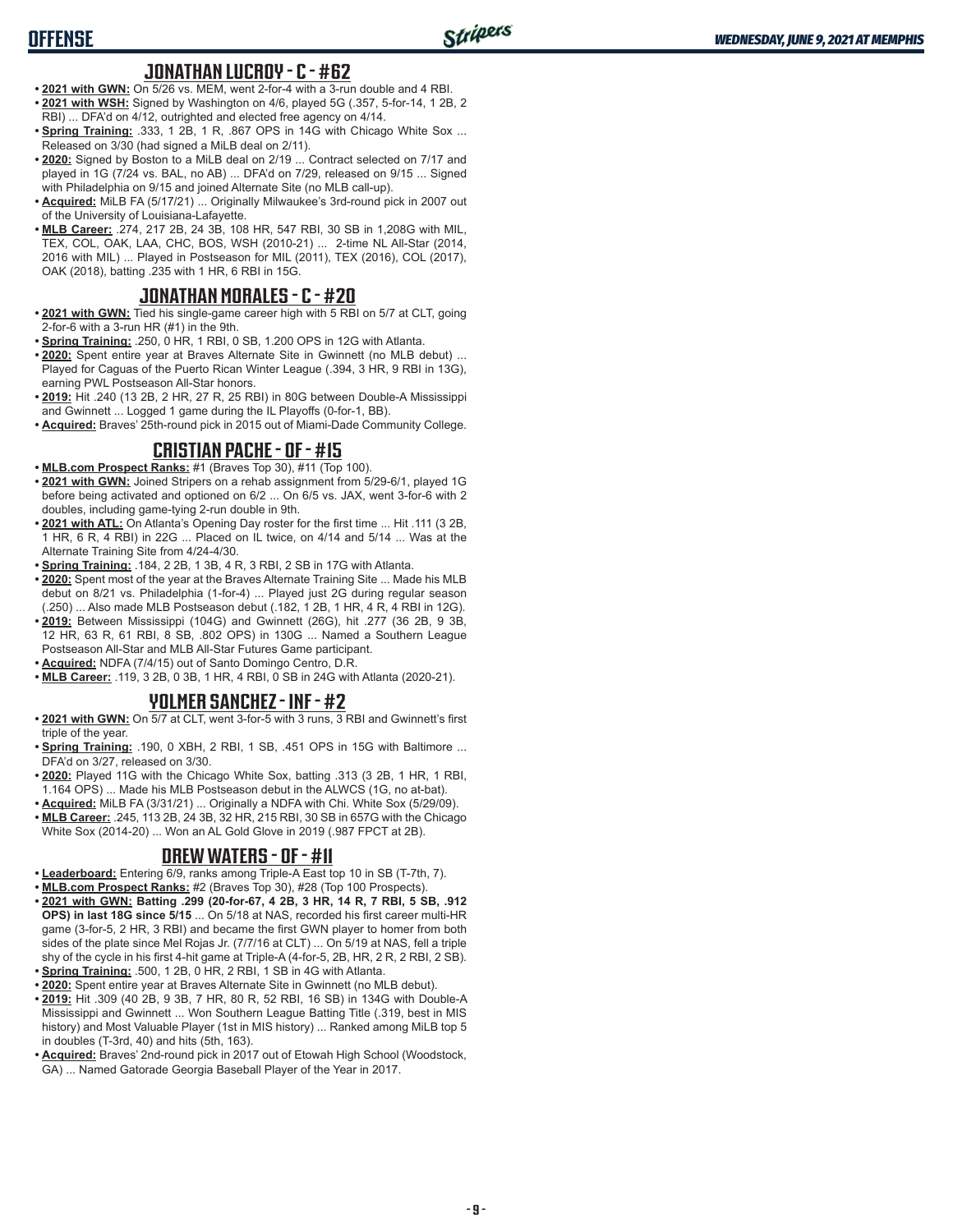## **SEASON SUMMARY**



### **TEAM HIGHS & LOWS**

| <b>OFFENSE:</b>                                                         |  |
|-------------------------------------------------------------------------|--|
|                                                                         |  |
|                                                                         |  |
|                                                                         |  |
|                                                                         |  |
|                                                                         |  |
|                                                                         |  |
|                                                                         |  |
|                                                                         |  |
|                                                                         |  |
|                                                                         |  |
|                                                                         |  |
|                                                                         |  |
|                                                                         |  |
|                                                                         |  |
|                                                                         |  |
|                                                                         |  |
|                                                                         |  |
| <b>PITCHING:</b>                                                        |  |
|                                                                         |  |
|                                                                         |  |
| Most Runs Allowed. Inning4 (7x. last: 3rd Inning. 6/5 vs. Jacksonville) |  |

#### Most Runs Allowed, Inning....................4 (7x, last: 3rd Inning, 6/5 vs. Jacksonville) Most Runs Allowed, Game .......................................... 9 (4x, last: 5/18 at Nashville) Fewest Runs Allowed, Game .....................................0 (3x, last: 5/30 vs. Memphis) Most Hits Allowed, Game ..........................................................16 (5/5 at Charlotte) Fewest Hits Allowed, Game ........................................ 3 (2x, last: 5/23 at Nashville) Most Home Runs Allowed, Game ...........................3 (3x, last: 6/5 vs. Jacksonville) Most Hit Batsmen, Game ........................................2 (2x, last: 6/5 vs. Jacksonville) Most Wild Pitches, Game ............................................ 3 (3x, last: 5/21 at Nashville)

#### **DEFENSE:**

| Most Double Plays Turned, Game 3 (2x, last: 5/29 vs. Memphis)       |  |
|---------------------------------------------------------------------|--|
|                                                                     |  |
|                                                                     |  |
| Most Stolen Bases Allowed, Game  2 (3x, last: 6/6 vs. Jacksonville) |  |
|                                                                     |  |
|                                                                     |  |

## **TEAM MISCELLANEOUS**

| Longest Game, Time……………………………………………………4:26 (5/4 at Charlotte)       |
|---------------------------------------------------------------------|
| Longest 9.0-Inning Game, Time………………………………………3:26 (5/5 at Charlotte) |
|                                                                     |
|                                                                     |
|                                                                     |
|                                                                     |
|                                                                     |
| Long Multi-Game Scoreless Streak 15 Innings (2x, last: 5/23-5/25)   |
|                                                                     |

### **INDIVIDUAL HIGHS & LOWS**

| <b>HITTING (GAME):</b> |  |
|------------------------|--|
|                        |  |
|                        |  |
|                        |  |
|                        |  |
|                        |  |
|                        |  |
|                        |  |
|                        |  |
|                        |  |
|                        |  |
|                        |  |
|                        |  |
|                        |  |
|                        |  |

#### **PITCHING (GAME):**

| .None |
|-------|
|       |
|       |

#### **DEFENSE (GAME):**

#### **STREAKS**

#### **OFFENSIVE (LONGEST IN 2021 ONLY):**

#### **PITCHING (LONGEST IN 2021 ONLY):**

### **LAST TIME IT HAPPENED (GWINNETT REGULAR-SEASON HISTORY)**

#### **INDIVIDUAL OFFENSE:**

|                             | Back-to-Back-to-Back Homers  Arcia/Camargo/Demeritte (5/8/21 at Charlotte) |
|-----------------------------|----------------------------------------------------------------------------|
|                             |                                                                            |
|                             |                                                                            |
|                             |                                                                            |
|                             |                                                                            |
|                             |                                                                            |
|                             |                                                                            |
|                             |                                                                            |
|                             |                                                                            |
|                             |                                                                            |
|                             |                                                                            |
|                             |                                                                            |
| <b>INDIVIDUAL PITCHING:</b> |                                                                            |
|                             | $\overline{a}$                                                             |
|                             |                                                                            |

| 9.0-Inning No-Hitter (Solo)Todd Redmond (5/28/10 at Louisville)                 |  |
|---------------------------------------------------------------------------------|--|
| 9.0-Inning No-Hitter (Comb.)  Wooten/Marksberry/Ramirez (6/30/16 at Louisville) |  |
|                                                                                 |  |
|                                                                                 |  |
| 21 Consecutive Saves Converted Jairo Asencio (9/6/09-8/8/11)                    |  |
| 25.0-Inning Scoreless Streak Stephen Marek, 25.1 IP (6/6/10-8/2/10)             |  |
|                                                                                 |  |

# **TEAM OFFENSE:**<br>19 Runs................

| <b>TEAM PITCHING:</b> |  |
|-----------------------|--|
|                       |  |
|                       |  |
|                       |  |
|                       |  |
|                       |  |
|                       |  |
|                       |  |
|                       |  |

#### **TEAM DEFENSE:**

| Turn a Triple Play 6/5/21 vs. Jacksonville (Camargo-Kipnis-Snider) |
|--------------------------------------------------------------------|
|                                                                    |

## **TEAM MISCELLANEOUS:**<br>18-Run Margin of Victory....